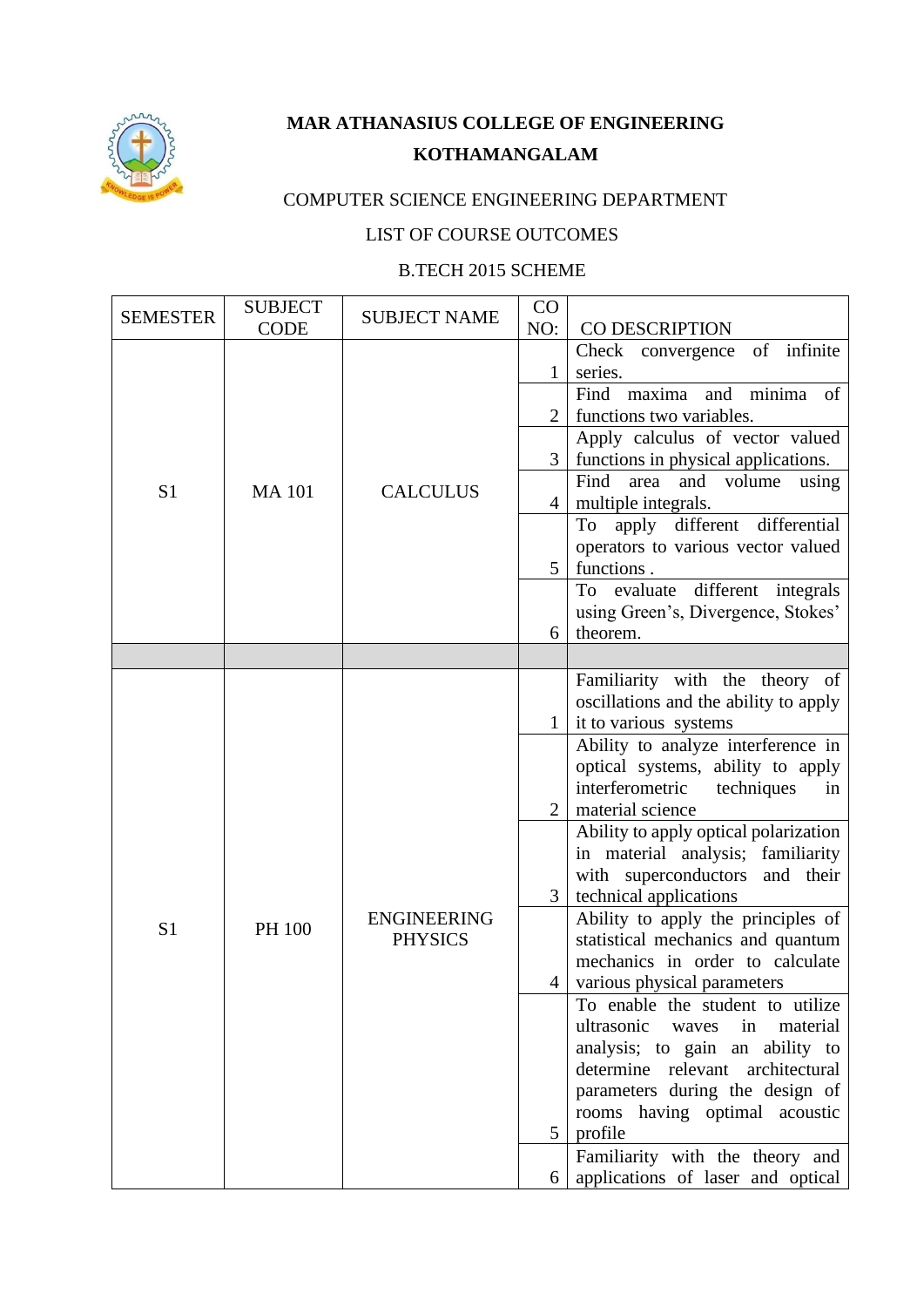|                |                  |                                                                             |                | fibres; an ability to utilize optical<br>fibres and optical detectors in<br>various design of devices for<br>sensing |
|----------------|------------------|-----------------------------------------------------------------------------|----------------|----------------------------------------------------------------------------------------------------------------------|
|                |                  |                                                                             |                |                                                                                                                      |
|                |                  |                                                                             |                | Draw the projection of points and                                                                                    |
|                |                  |                                                                             |                | lines located in different quadrants<br>Prepare multiview orthographic                                               |
|                |                  |                                                                             |                | projections<br>of<br>objects<br>by                                                                                   |
|                |                  |                                                                             |                | different<br>visualizing<br>them<br>in                                                                               |
|                |                  |                                                                             | $\overline{2}$ | positions                                                                                                            |
|                |                  |                                                                             |                | Draw sectional views and develop                                                                                     |
|                |                  | <b>ENGINEERING</b>                                                          | 3              | surfaces of a given object<br>Prepare pictorial drawings using the                                                   |
| S <sub>1</sub> | <b>BE</b> 110    | <b>GRAPHICS</b>                                                             |                | principles<br>of<br>isometric<br>and                                                                                 |
|                |                  |                                                                             |                | perspective<br>projections<br>to                                                                                     |
|                |                  |                                                                             |                | visualize<br>objects<br>in<br>three                                                                                  |
|                |                  |                                                                             | $\overline{4}$ | dimensions.<br>Convert 3D views to orthographic                                                                      |
|                |                  |                                                                             | 5              | views and vice versa                                                                                                 |
|                |                  |                                                                             |                | Obtain multiview projections and                                                                                     |
|                |                  |                                                                             |                | solid models of objects using CAD                                                                                    |
|                |                  |                                                                             | 6              | tools                                                                                                                |
|                |                  |                                                                             |                | Ability<br>design<br>algorithmic                                                                                     |
|                | <b>BE 101-05</b> |                                                                             | $\mathbf{1}$   | to<br>solution to problems                                                                                           |
|                |                  |                                                                             |                | Ability to convert algorithms to                                                                                     |
|                |                  |                                                                             | 2              | Python programs                                                                                                      |
|                |                  |                                                                             |                | Ability to design modular Python                                                                                     |
|                |                  | <b>INTRODUCTION</b><br>TO COMPUTING<br><b>AND PROBLEM</b><br><b>SOLVING</b> | 3              | programs using functions<br>Ability to design programswith                                                           |
| S <sub>1</sub> |                  |                                                                             |                | Interactive input $\&$ output, utilizing                                                                             |
|                |                  |                                                                             |                | arithematic<br>expression                                                                                            |
|                |                  |                                                                             | $\overline{4}$ | repetitions, decision arrays                                                                                         |
|                |                  |                                                                             |                | Ability to design programs using                                                                                     |
|                |                  |                                                                             | $5^{\circ}$    | File input and File output<br>Ability<br>develop<br>to<br>recursive                                                  |
|                |                  |                                                                             | 6              | solutions                                                                                                            |
|                |                  |                                                                             |                |                                                                                                                      |
|                |                  |                                                                             |                | Students will be able to understand                                                                                  |
|                |                  |                                                                             |                | the concept of sustainability                                                                                        |
|                |                  |                                                                             |                | Able to understand the different<br>types of environmental poliution                                                 |
|                |                  | <b>INTRODUCTION</b>                                                         |                | and their sustainable<br>problems                                                                                    |
| S <sub>1</sub> | <b>BE</b> 103    | TO SUSTAINABLE<br><b>ENGINEERING</b>                                        | $\overline{2}$ | solution                                                                                                             |
|                |                  |                                                                             |                | Students will be able to calculate                                                                                   |
|                |                  |                                                                             |                | the lifecycle analysis and be aware<br>about the various act generated by                                            |
|                |                  |                                                                             | 3              | govt. Of India                                                                                                       |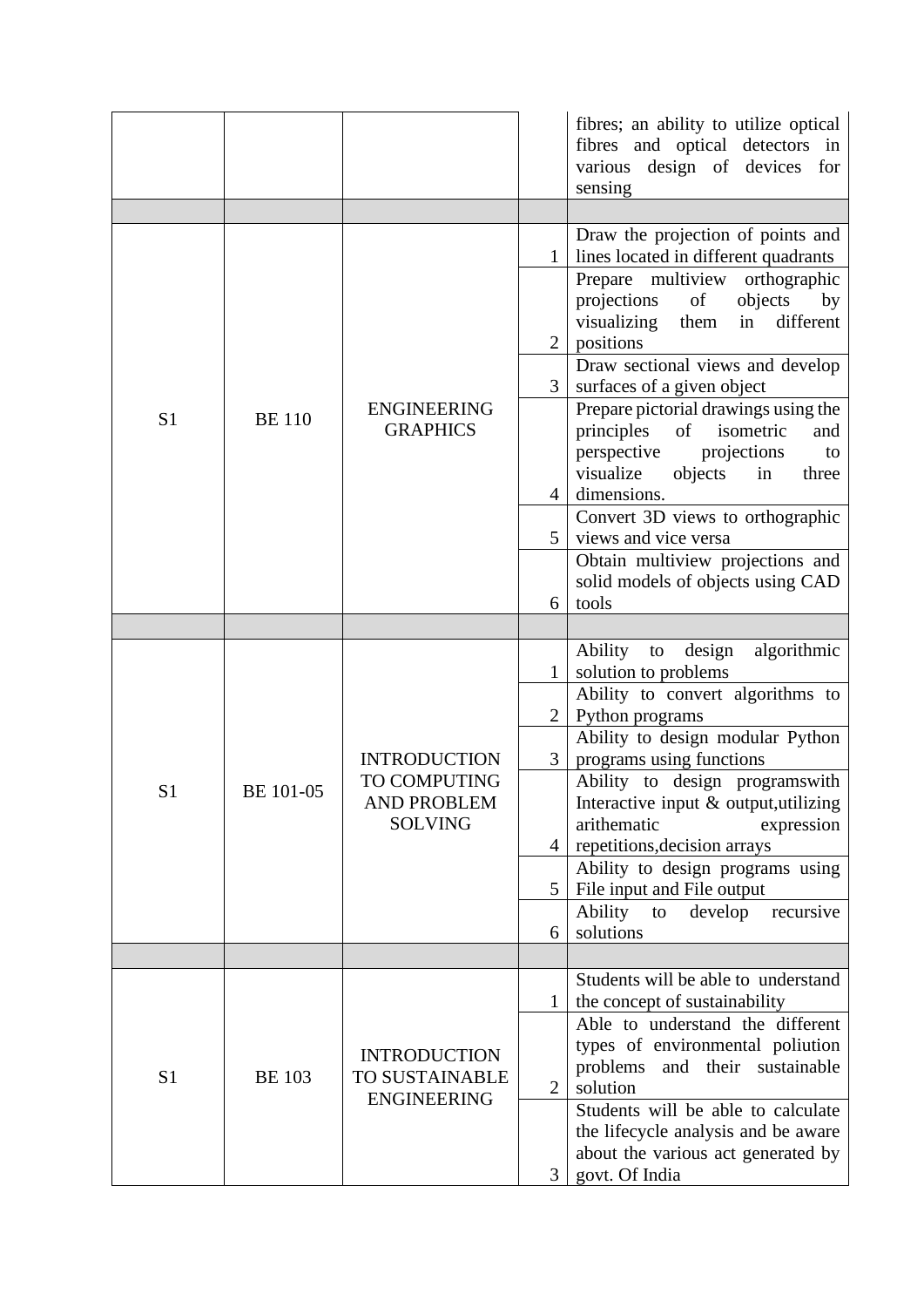|                |               |                                                             | $\overline{4}$ | Having a broder perspective in<br>thinking for sustainable practies by<br>utilizing the engineering knowledge<br>and principles gained from this<br>course |
|----------------|---------------|-------------------------------------------------------------|----------------|------------------------------------------------------------------------------------------------------------------------------------------------------------|
|                |               |                                                             | 5 <sup>5</sup> | Able to get awareness about varous<br>energy resources especially non<br>renewable.                                                                        |
|                |               |                                                             |                | Students will be aware about the<br>problem faced by urbanisation,<br>industriallisation and povery.                                                       |
|                |               |                                                             |                | An ability to analyze electric<br>circuits (resistive).                                                                                                    |
|                |               |                                                             | $\overline{2}$ | Have a basic knowledge about<br>electric and magnetic circuits and<br>their interactions.                                                                  |
| S <sub>1</sub> | <b>EE</b> 100 | <b>BASICS OF</b><br><b>ELECTRICAL</b><br><b>ENGINEERING</b> | 3 <sup>1</sup> | Understand AC circuits (both single<br>phase and three phases) and solve<br>any RLC circuits and power<br>measurements in a circuit.                       |
|                |               |                                                             | $\overline{4}$ | Familiarized with conventional and<br>non conventional sources, their<br>importance and different generation<br>systems and power transmission<br>scheme.  |
|                |               |                                                             | 5 <sup>5</sup> | Insight about the principle of<br>operation, construction types and<br>applications of transformers and<br>DC machines.                                    |
|                |               |                                                             | 6              | Gain the knowledge about the<br>principle of operation, construction<br>types and applications of AC<br>machines.                                          |
|                |               |                                                             |                | Ability<br>signal<br>to<br>measure<br>parameters using CRO.<br>Insight into the various features of                                                        |
|                |               |                                                             | 2              | the Newton's Rings system.<br>Familiarity with the diffraction                                                                                             |
| S <sub>1</sub> | <b>PH 110</b> | <b>ENGINEERING</b><br>PHYSICS LAB                           | 3              | pattern of a transmission grating<br>and Familiarity with the diffraction<br>pattern of a reflection grating                                               |
|                |               |                                                             | $\overline{4}$ | Insight into thermo electric effect.                                                                                                                       |
|                |               |                                                             | 5              | Familiarity with polarizers and<br>analyzers and Familiarity with the<br>working of polarimeters.                                                          |
| S <sub>1</sub> | <b>CS</b> 110 |                                                             |                | Students are familiarised with basic                                                                                                                       |
|                |               |                                                             |                | hardware and software tools                                                                                                                                |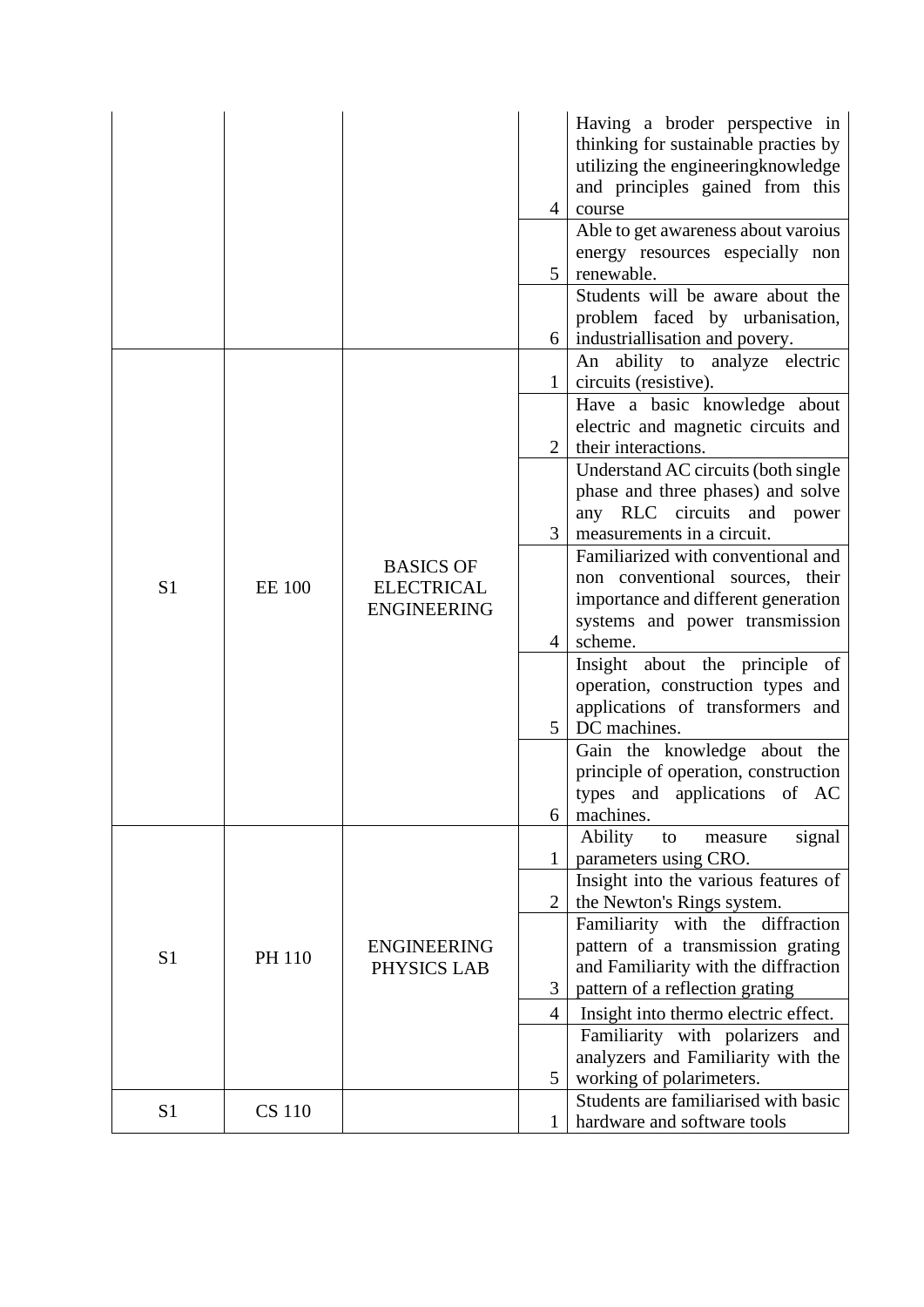|                |              |                                                            |                | Able to write algorithms based on<br>Introduction to computing and                                                                    |
|----------------|--------------|------------------------------------------------------------|----------------|---------------------------------------------------------------------------------------------------------------------------------------|
|                |              |                                                            | $\overline{2}$ | problem solving<br>implement<br>Able<br>control<br>to                                                                                 |
|                |              | <b>COMPUTER</b>                                            |                | structures, iterations and recursive                                                                                                  |
|                |              | <b>SCIENCE</b>                                             | 3              | functions                                                                                                                             |
|                |              | <b>WORKSHOP</b>                                            | 4              | Able to implement LISTS, TUPLES<br><b>AND DICTIONERIES</b>                                                                            |
|                |              |                                                            | 5              | To implement operation on files                                                                                                       |
|                |              |                                                            |                | To implement a small micro project                                                                                                    |
|                |              |                                                            | 6              | using python                                                                                                                          |
|                |              |                                                            | $\mathbf{1}$   | Gain knowledge about Electrical<br>wiring accessories cables, wires,<br>switches, fuses. MCB, ELCB,<br>MCCB, etc.                     |
|                |              |                                                            |                | Ability to wire up Fluorescent lamp<br>and light circuit and to use house                                                             |
|                |              |                                                            | $\overline{2}$ | hold appliances<br>Ability to wire up conventional                                                                                    |
|                |              |                                                            |                | house and various wiring schemes                                                                                                      |
| S <sub>1</sub> | <b>EE110</b> | <b>ELECTRICAL</b><br><b>ENGINEERING</b><br><b>WORKSHOP</b> | 3              | like stair case wiring, go down<br>wiring etc                                                                                         |
|                |              |                                                            | $\overline{4}$ | Acquisition of knowledge in power<br>wiring with protecting devices                                                                   |
|                |              |                                                            | 5              | To wire up inverter connection with<br>all protective measures                                                                        |
|                |              |                                                            |                | Ability to measure up different<br>parameters like voltage, current,<br>resistance<br>with<br>power,<br>conventional<br>meters<br>and |
|                |              |                                                            | 6              | equipments                                                                                                                            |
|                |              |                                                            |                | Understand the application of<br>differential<br>equations<br>in<br>engineering problems.                                             |
|                |              |                                                            |                | Learn the concepts of solving non -                                                                                                   |
|                |              |                                                            |                | homogeneous linear ODE<br>and                                                                                                         |
|                |              |                                                            |                | apply in various<br>engineering                                                                                                       |
|                |              |                                                            | $\overline{2}$ | problems.                                                                                                                             |
|                |              | <b>DIFFRENTIAL</b>                                         |                | Understand concepts of Fourier<br>series representation of functions                                                                  |
| S <sub>2</sub> | <b>MA102</b> | <b>EQUATIONS</b>                                           |                | appearing in various engineering                                                                                                      |
|                |              |                                                            | 3              | problems.                                                                                                                             |
|                |              |                                                            |                | solution<br>of<br>Analyse<br>partial                                                                                                  |
|                |              |                                                            |                | differential equations and utilize it                                                                                                 |
|                |              |                                                            | 4              | for solving problems.<br>Ability to analyse one dimensional                                                                           |
|                |              |                                                            | 5 <sup>1</sup> | wave equation and its solution.                                                                                                       |
|                |              |                                                            |                | Ability to analyse heat transfer                                                                                                      |
|                |              |                                                            | 6              | equations and its solution.                                                                                                           |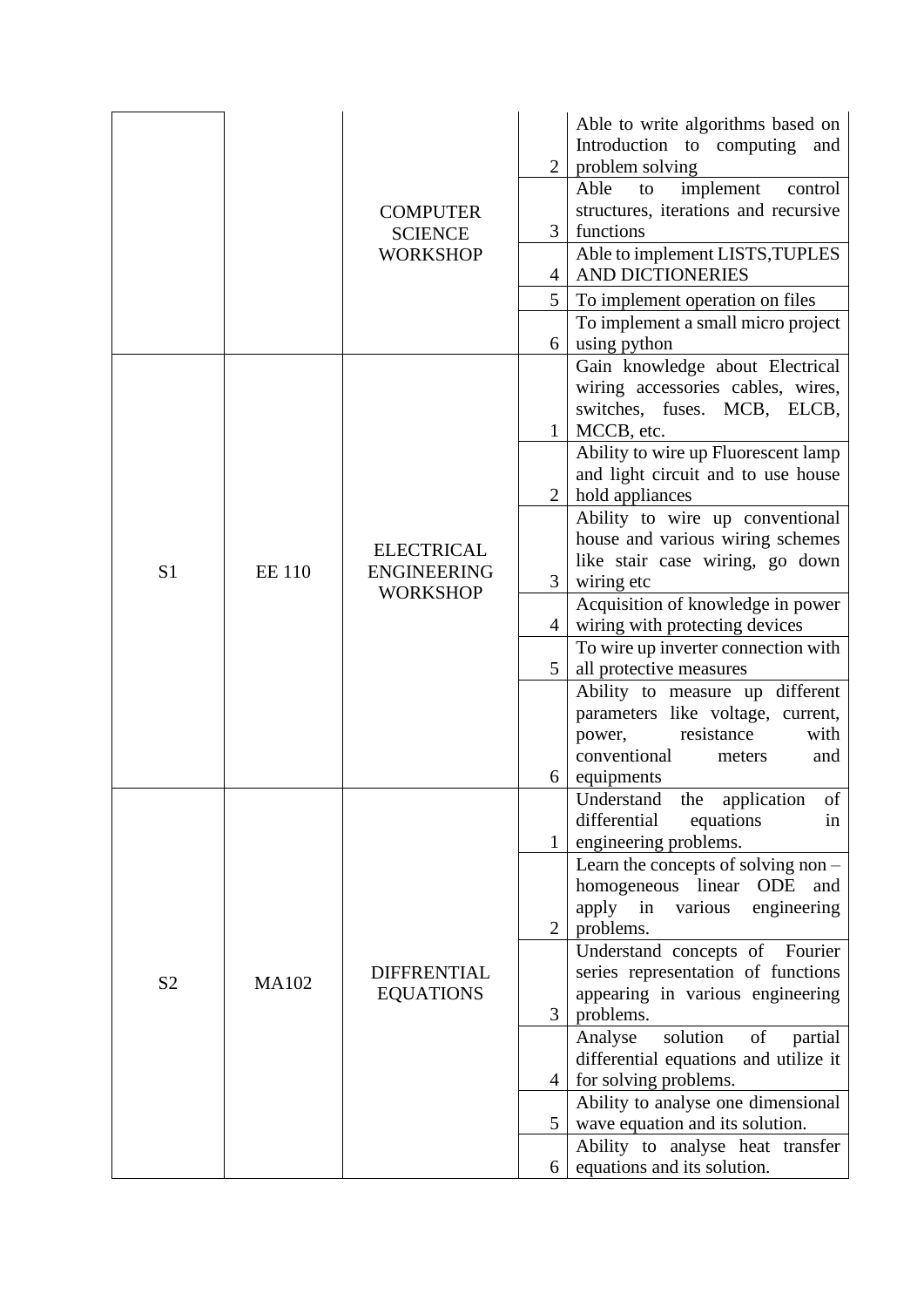| S <sub>2</sub> | <b>CY100</b> | <b>ENGINEERING</b><br><b>CHEMISTRY</b> | $\mathbf{1}$                     | Understand the basic concepts of<br>spectroscopy which will be useful<br>in the analysis of new materials for<br>engineering applications.<br>Understand the basic concepts of<br>electrochemistry to explore the<br>possibilities of electrochemical<br>machining and the applications of |
|----------------|--------------|----------------------------------------|----------------------------------|--------------------------------------------------------------------------------------------------------------------------------------------------------------------------------------------------------------------------------------------------------------------------------------------|
|                |              |                                        | $\overline{2}$<br>$\mathfrak{Z}$ | batteries.<br>Learn about the various thermal<br>analysis methods which will be<br>useful<br>in<br>understanding<br>the<br>behavior of engineering materials at<br>various temperatures, also learn the<br>principles of<br>chromatographic<br>methods.                                    |
|                |              |                                        | $\overline{4}$                   | about<br>and<br>polymers<br>Learn<br>nanomaterials, and understand the<br>principles,<br>applications,<br>and<br>limitations of these cutting-edge<br>materials in various designs.                                                                                                        |
|                |              |                                        | 5                                | about<br>Gain<br>knowledge<br>the<br>properties of fuels and lubricants to<br>develop new fuels and lubricants to<br>increase<br>efficiency<br>the<br>of<br>automobiles.                                                                                                                   |
|                |              |                                        | 6                                | Study various types of water<br>methods<br>treatment<br>including<br>sewage waste water to develop skill<br>for treating industrial waste water.                                                                                                                                           |
|                |              |                                        | $\mathbf{1}$                     | Understand fundamental principles<br>and laws of engineering mechanics.                                                                                                                                                                                                                    |
|                |              |                                        |                                  | Apply principles of statics to                                                                                                                                                                                                                                                             |
|                |              |                                        |                                  | practical engineering problems.<br>Determine centroid and moment of                                                                                                                                                                                                                        |
|                |              | <b>ENGINEERING</b>                     | $\mathfrak{Z}$                   | inertia of different areas.                                                                                                                                                                                                                                                                |
| S <sub>2</sub> | <b>BE100</b> | <b>MECHANICS</b>                       |                                  | concepts of friction to<br>Apply                                                                                                                                                                                                                                                           |
|                |              |                                        | $\overline{4}$                   | engineering problems.                                                                                                                                                                                                                                                                      |
|                |              |                                        | 5 <sup>5</sup>                   | Apply concept of virtual work to<br>engineering problems.                                                                                                                                                                                                                                  |
|                |              |                                        |                                  | Understand theories of kinetics $\&$                                                                                                                                                                                                                                                       |
|                |              |                                        | 6                                | kinematics and energy methods                                                                                                                                                                                                                                                              |
|                |              |                                        |                                  | Students will be able to identify<br>various problems, define them with                                                                                                                                                                                                                    |
|                |              |                                        | $\mathbf{1}$                     | clarity and generate creative ideas.                                                                                                                                                                                                                                                       |
| S <sub>2</sub> | <b>BE102</b> | <b>DESIGN AND</b><br><b>ENGINEERIG</b> |                                  | They will be aware of different                                                                                                                                                                                                                                                            |
|                |              |                                        | $\overline{2}$                   | processes involved in design.                                                                                                                                                                                                                                                              |
|                |              |                                        |                                  | They will be capable of developing                                                                                                                                                                                                                                                         |
|                |              |                                        | 3                                | a model from the prototypes while                                                                                                                                                                                                                                                          |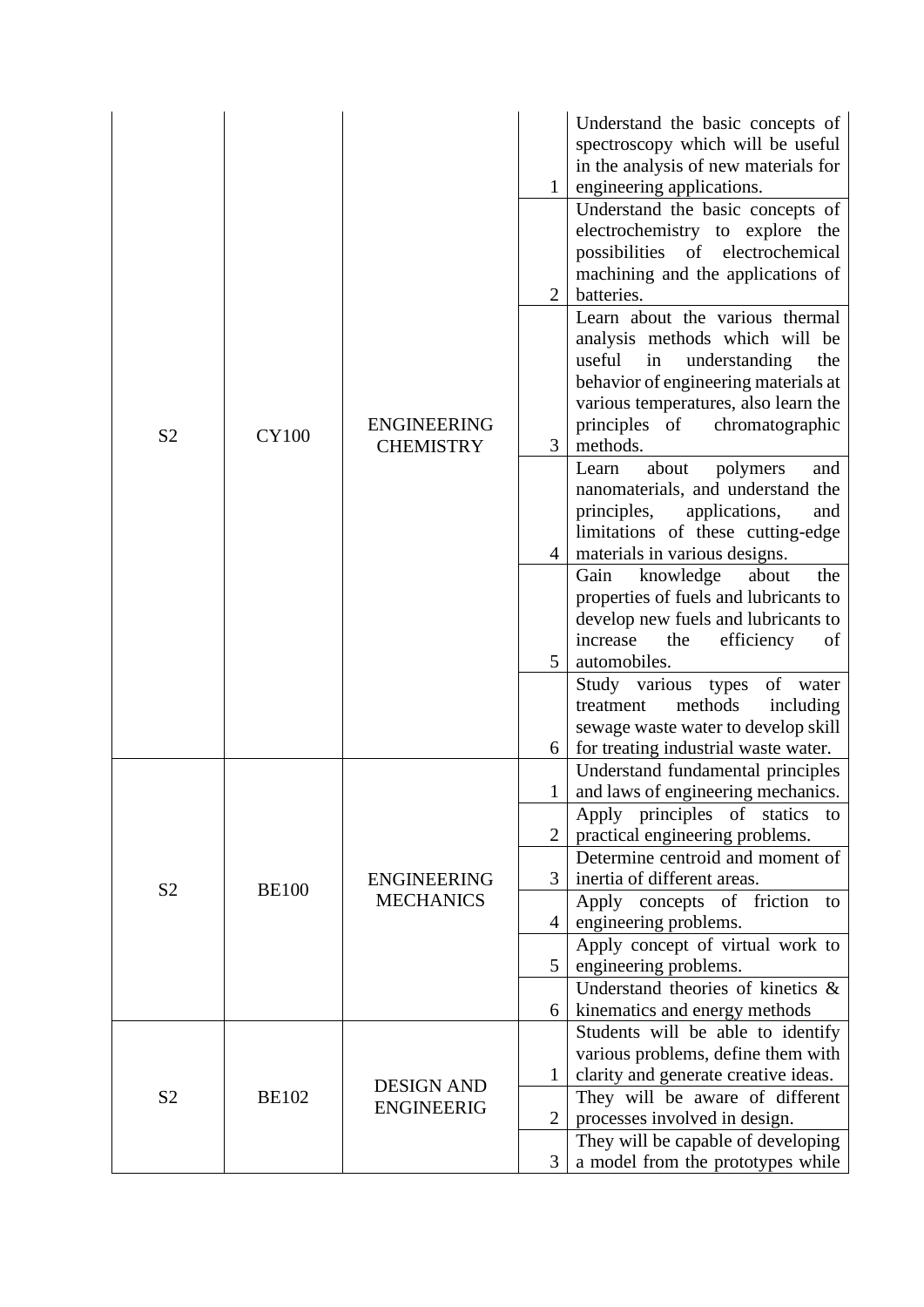|                |              |                                                              |                | considering various organizational<br>standards.                           |
|----------------|--------------|--------------------------------------------------------------|----------------|----------------------------------------------------------------------------|
|                |              |                                                              |                | They will be able to design quality<br>products by considering safety      |
|                |              |                                                              | $\overline{4}$ | standards and minimizing the waste                                         |
|                |              |                                                              |                | generated.<br>They will be able to follow a                                |
|                |              |                                                              |                | product centred approach to make                                           |
|                |              |                                                              | 5 <sup>5</sup> | its attributes more user friendly.                                         |
|                |              |                                                              | 6              | They will be aware of the post<br>production aspects of a product.         |
|                |              |                                                              |                | Students will be able to identify                                          |
|                |              |                                                              |                | active and passive components and                                          |
|                |              |                                                              | $\mathbf{1}$   | their specifications.                                                      |
|                |              |                                                              |                | Student will be able to understand                                         |
|                |              |                                                              |                | different types of diodes and                                              |
|                |              |                                                              | 2              | transistors.                                                               |
|                |              |                                                              |                | Students will be able to design                                            |
|                |              |                                                              |                | simple rectifier circuits and will get<br>an idea about oscillators<br>and |
|                | <b>EC100</b> | <b>BASICS OF</b><br><b>ELECTRONICS</b><br><b>ENGINEERING</b> | 3              | amplifiers.                                                                |
| S <sub>2</sub> |              |                                                              |                | Students will be able to design                                            |
|                |              |                                                              |                | simple amplifier circuits using op-                                        |
|                |              |                                                              |                | amp and will get the basic concepts                                        |
|                |              |                                                              |                | about DSO, function generator and                                          |
|                |              |                                                              | $\overline{4}$ | multimeter.                                                                |
|                |              |                                                              |                | Students will be able to understand<br>the<br>radio<br>of<br>concept       |
|                |              |                                                              | 5              | communication.                                                             |
|                |              |                                                              |                | Student can understand the mobile                                          |
|                |              |                                                              |                | and optical communication. Also                                            |
|                |              |                                                              |                | will be able to get the basic idea                                         |
|                |              |                                                              | 6              | about TV, CCTV and DTH.                                                    |
|                |              |                                                              | $\mathbf{1}$   | Identify appropriate C Language                                            |
|                |              |                                                              |                | constructs to solve problems<br>Use arrays for matrix multiplication       |
|                |              |                                                              |                | and structures for comples data                                            |
|                |              |                                                              | $\overline{2}$ | handling                                                                   |
|                |              |                                                              |                | problems,<br>Analyse<br>identify                                           |
|                |              |                                                              |                | subtasks and implimenting them as                                          |
| S <sub>2</sub> | <b>CS100</b> | <b>COMPUTER</b>                                              | 3              | functions / procedures                                                     |
|                |              | <b>PROGRAMMING</b>                                           |                | Impliment<br>algorithms<br>using                                           |
|                |              |                                                              | 4 <sup>1</sup> | efficient C programming technics<br>Explai the concepts of file systems    |
|                |              |                                                              |                | for handling data storage ad apply it                                      |
|                |              |                                                              | 5              | for solving problems                                                       |
|                |              |                                                              |                | sorting<br>searching<br>Apply<br>and                                       |
|                |              |                                                              |                | technics<br>solve<br>application<br>to                                     |
|                |              |                                                              | 6              | programms                                                                  |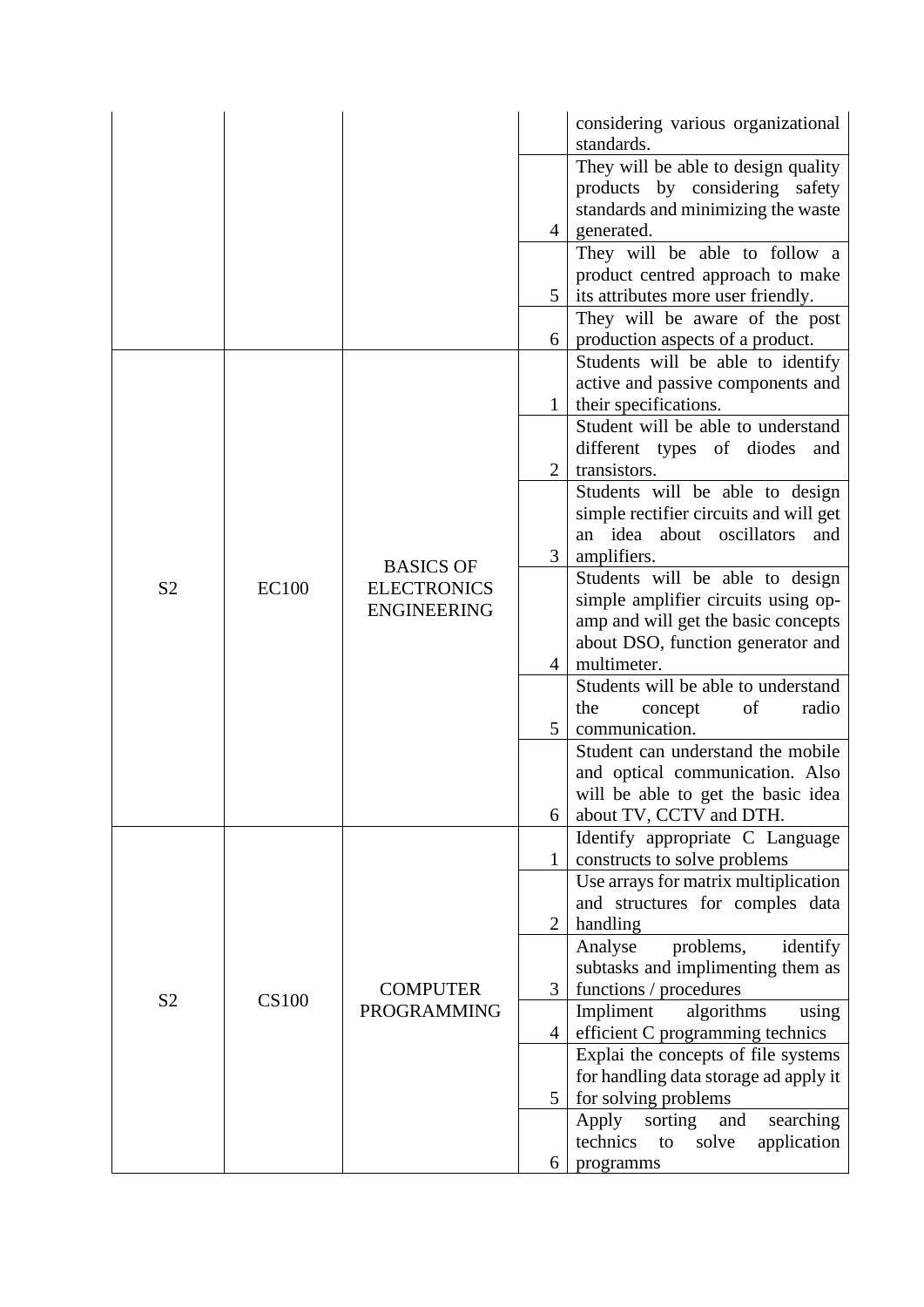| S <sub>2</sub> | <b>CS120</b> | <b>COMPUTER</b><br><b>PROGRAMMING</b><br>LAB           | $\mathbf{1}$<br>$\overline{2}$<br>$\overline{3}$<br>$\overline{4}$<br>5 <sup>5</sup> | Develope and use C programms to<br>impliment various algorithms, and<br>develops the baic concepts and<br>terminology of programming in<br>general<br>Choose the appropriate loops and<br>decision making statements<br>to<br>handle the situation<br>Impliment different operations on<br>arrays, strings and use matrices to<br>solve problems<br>Use structures, union, functions and<br>ponters for real world applications<br>Impliment file operations<br>and<br>sorting in C programming<br>for<br>database management                                                                                                                            |
|----------------|--------------|--------------------------------------------------------|--------------------------------------------------------------------------------------|----------------------------------------------------------------------------------------------------------------------------------------------------------------------------------------------------------------------------------------------------------------------------------------------------------------------------------------------------------------------------------------------------------------------------------------------------------------------------------------------------------------------------------------------------------------------------------------------------------------------------------------------------------|
| S <sub>2</sub> | <b>CY110</b> | <b>ENGINEERING</b><br><b>CHEMISTRY LAB</b>             | $\mathbf{1}$<br>$\overline{2}$<br>3<br>4<br>5                                        | Learn the estimation of hardness by<br>complexometric<br>titration<br>and<br>understand the working of PH<br>meter<br>Understand the basic principles of<br>and<br>the<br>spectroscopy<br>use<br>of<br>Colorimeter in the estimation of<br>unknown concentration and in the<br>determination<br>molar<br>of<br>absorptivityabsorptivity<br>Learn titration using potentiometer<br>for the estimation of $Fe2+$ in<br>Mohr's salt Solution<br>Understand the estimation of Cl-<br>ions in the given sample of water<br>Understand<br>the<br>working<br>of<br>conductivity<br>the<br>meter<br>and<br>determination of conductivity of<br>unknown solutions |
| S <sub>2</sub> | <b>EC110</b> | <b>BASIC</b><br><b>ENGINEERING</b><br><b>WORKSHOPS</b> | $\mathbf{1}$<br>$\overline{2}$<br>3<br>4                                             | The course helps in identifying<br>different<br>active<br>passive<br>and<br>components and testing of those<br>components<br>It provides a basic idea on how to<br>use an EDA tool and interpretation<br>of data sheets<br>It provides knowledge on how to<br>different<br>electronic<br>use<br>instruments.<br>The workshop helps in attaining<br>knowledge on interconnection of<br>different<br>components<br>on<br>breadboard as well as on PCB using<br>soldering methods                                                                                                                                                                           |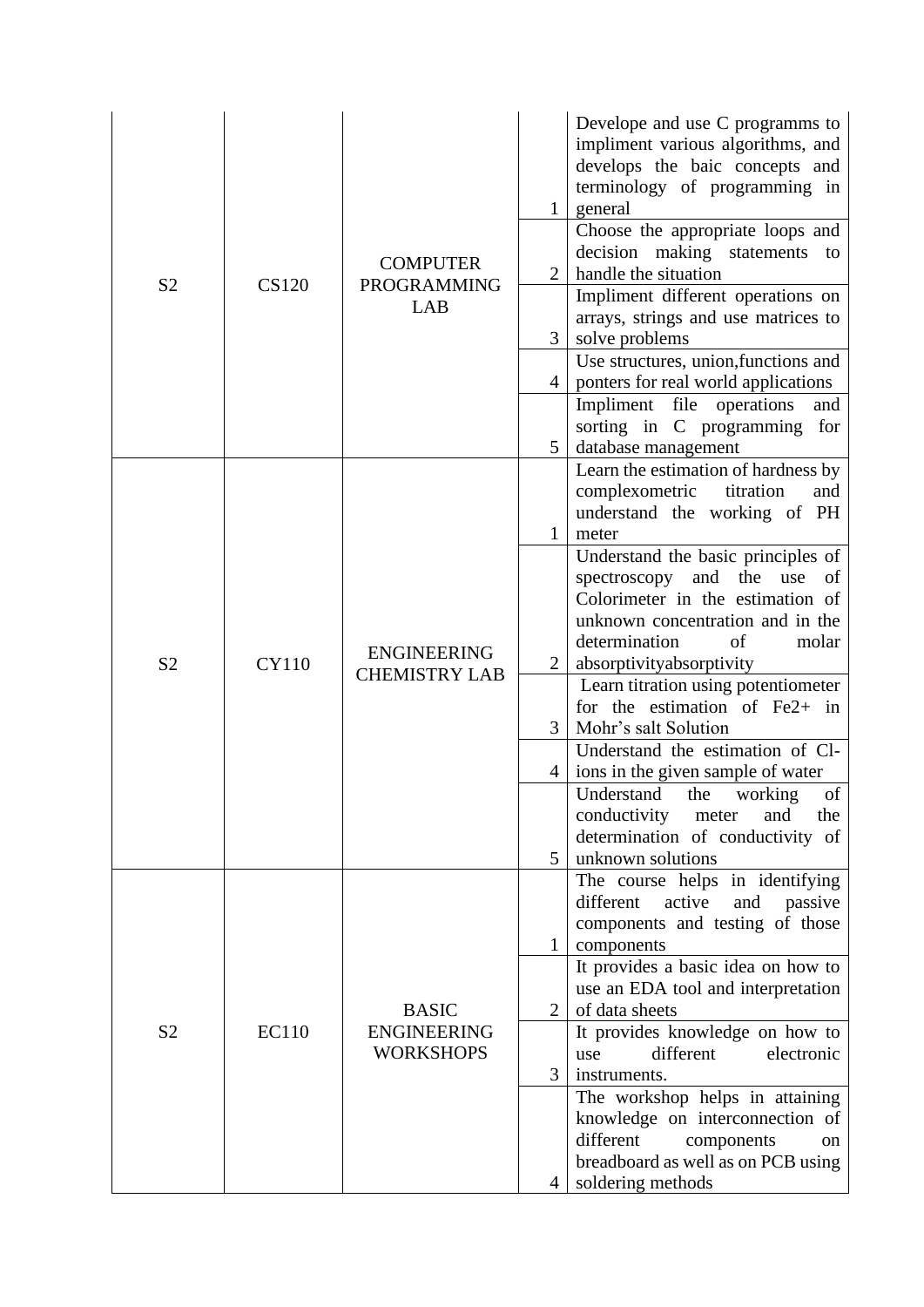|                |              |                     |                                     | Students will be able to fabricate                                   |
|----------------|--------------|---------------------|-------------------------------------|----------------------------------------------------------------------|
|                |              |                     |                                     | single sided PCB for simple circuit                                  |
|                |              |                     | 5                                   | using manual etching                                                 |
|                |              |                     |                                     | Students attain knowledge on how                                     |
|                |              |                     |                                     | to assemble and dismantle desktop                                    |
|                |              |                     |                                     | computer and also to set up and                                      |
|                |              |                     | 6                                   | identify the subsystems of a PA<br>system and TV                     |
|                |              |                     |                                     | Identify analytic functions<br>and                                   |
|                |              |                     | $\mathbf{1}$                        | harmonic functions.                                                  |
|                |              |                     |                                     | Identify conformal mappings and                                      |
|                |              |                     | $\overline{2}$                      | some important transformations                                       |
|                |              | <b>LINEAR</b>       |                                     | Evaluation<br>of integrals<br>using                                  |
| S <sub>3</sub> | <b>MA201</b> | ALGEBRA &           | 3                                   | Cauchy integral formula.                                             |
|                |              | <b>COMPLEX</b>      |                                     | Evaluate real definite integrals as                                  |
|                |              | <b>ANALYSIS</b>     | $\overline{4}$                      | application of residue theorem.                                      |
|                |              |                     |                                     | Solve any given system of linear                                     |
|                |              |                     | 5                                   | equations.                                                           |
|                |              |                     |                                     | Find the eigenvalues of a matrix                                     |
|                |              |                     | 6                                   | and how to diagonalize a matrix.<br>Identify and apply operations on |
|                |              |                     |                                     | discrete structures such as sets,                                    |
|                |              |                     | relations and functionsin different |                                                                      |
|                |              |                     |                                     | areas of computing.                                                  |
|                |              |                     |                                     | Verify the validity of an argument                                   |
|                |              |                     |                                     | using propositional and predicate                                    |
|                |              |                     | 2                                   | logic.                                                               |
|                |              | <b>DISCRETE</b>     |                                     | Construct proofs using direct proof,                                 |
| S <sub>3</sub> | <b>CS201</b> | <b>COMPUTATIONA</b> |                                     | proof by contraposition, proof by                                    |
|                |              | <b>L STRUCTURES</b> |                                     | contradiction and proof by cases,                                    |
|                |              |                     | 3                                   | and by mathematical induction.                                       |
|                |              |                     |                                     | Solve problems using algebraic                                       |
|                |              |                     | 4                                   | structures.                                                          |
|                |              |                     | 5                                   | Solve problems using counting<br>techniques and combinatorics.       |
|                |              |                     |                                     | Apply recurrence relations to solve                                  |
|                |              |                     | 6                                   | problems in different domains                                        |
|                |              |                     |                                     | To have clear understanding of                                       |
|                |              |                     |                                     | positive<br>$\&$<br>negative<br>number                               |
|                |              |                     |                                     | representation<br>in<br>computer                                     |
|                |              |                     |                                     | involving arithematic operations                                     |
|                |              | <b>DISCRETE</b>     |                                     | To impart an understanding of the                                    |
| S <sub>3</sub> | <b>CS202</b> | <b>COMPUTATIONA</b> |                                     | basic concepts of Boolean algebra                                    |
|                |              | <b>L STRUCTURES</b> | $\overline{2}$                      | and digital systems.                                                 |
|                |              |                     |                                     | impart<br>To<br>the<br>of<br>concept                                 |
|                |              |                     |                                     | combinational<br>logic<br>&                                          |
|                |              |                     | 3                                   | Implementation of combinational<br>logic                             |
|                |              |                     |                                     |                                                                      |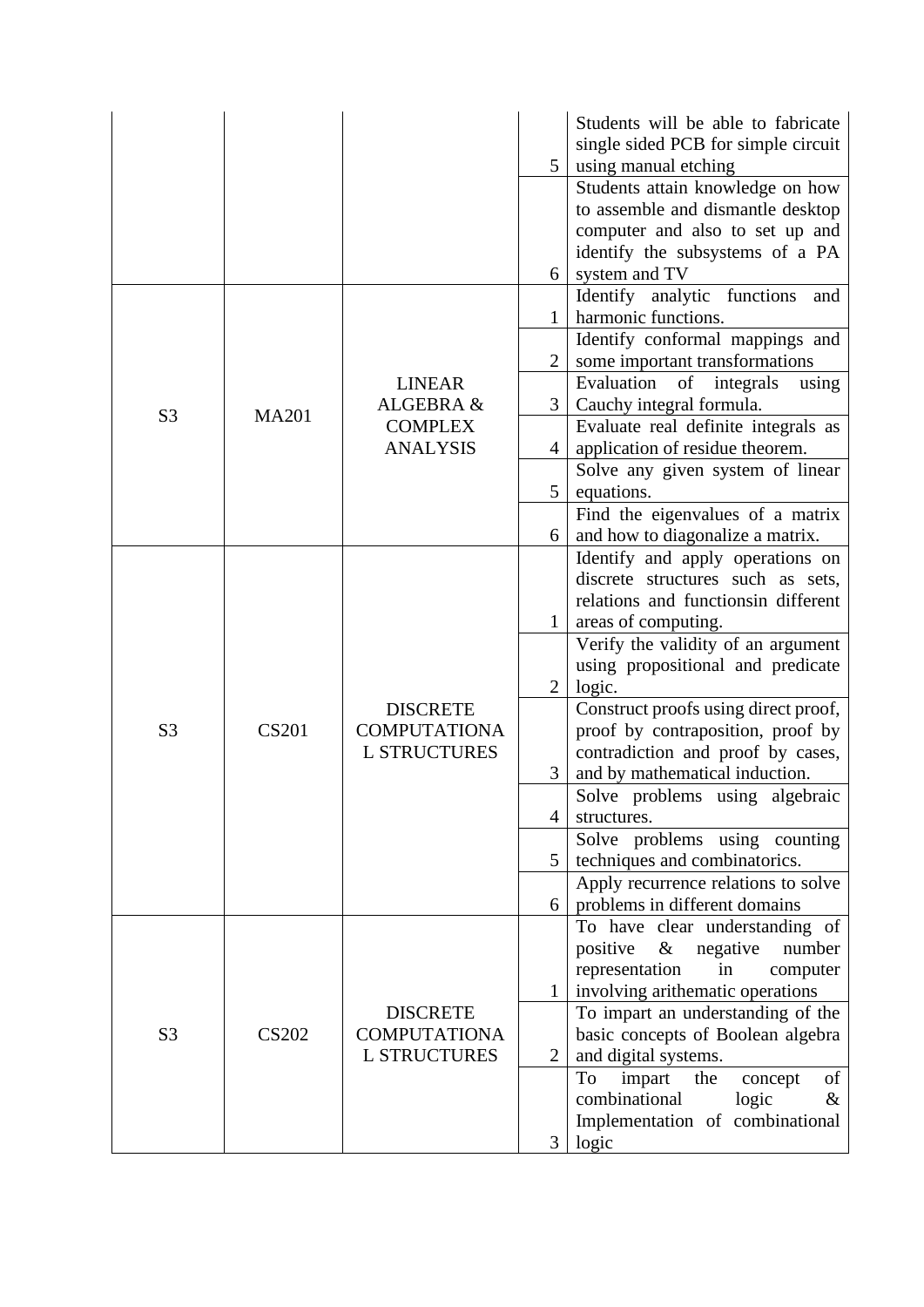|                |              |                                                               | $\overline{4}$ | To impart familiarity with the<br>design and implementation<br>of<br>different types of practically used<br>Sequential circuits<br>To familiarize with design of |
|----------------|--------------|---------------------------------------------------------------|----------------|------------------------------------------------------------------------------------------------------------------------------------------------------------------|
|                |              |                                                               | 5              | Registers & Counters                                                                                                                                             |
|                |              |                                                               | 6              | To provide an introduction to use<br>Hardware Description Language                                                                                               |
|                |              |                                                               |                | Compare different programming<br>methodologies<br>define<br>and<br>asymptotic notations to analyze<br>performance of algorithms.                                 |
| S <sub>3</sub> |              |                                                               | $\overline{2}$ | Use appropriate data structures like<br>arrays, linked list, stacks and<br>queues to solve real world problems<br>efficiently                                    |
|                | <b>CS203</b> | <b>DISCRETE</b><br><b>COMPUTATIONA</b><br><b>L STRUCTURES</b> | 3              | Represent and manipulate data<br>using nonlinear data structures like<br>graphs<br>trees<br>and<br>to<br>design<br>algorithms for various applications.          |
|                |              |                                                               | $\overline{4}$ | Illustrate<br>and compare various<br>techniques<br>for<br>searching<br>and<br>sorting.                                                                           |
|                |              |                                                               | 5 <sup>1</sup> | different<br>Appreciate<br>memory<br>management techniques and their<br>significance                                                                             |
|                |              |                                                               | 6              | various<br>Illustrate<br>hashing<br>techniques.                                                                                                                  |
|                |              |                                                               | $\mathbf{1}$   | Students will be aware of the<br>fundamental concepts of electronic<br>devices and circuits for engineering<br>applications.                                     |
|                |              |                                                               | $\overline{2}$ | Students will be able to analyze and<br>design various analog circuits using<br>electronic devices.                                                              |
| S <sub>3</sub> | <b>CS204</b> | <b>DISCRETE</b><br><b>COMPUTATIONA</b>                        | 3              | <b>Students</b><br>will<br>understand<br>the<br>working principle, operation and<br>applications of electronic circuits.<br>The<br>of                            |
|                |              | <b>L STRUCTURES</b>                                           | $\overline{4}$ | fundamental<br>concepts<br>operational<br>amplifiers<br>will<br>be<br>known to the students.                                                                     |
|                |              |                                                               | 5              | Students will be able to analyze and<br>design<br>various<br>operational<br>amplifier circuits for a wide range<br>of applications.                              |
|                |              |                                                               |                | Students will be familiar with the                                                                                                                               |
|                |              |                                                               | 6              | fundamental concepts of various<br>analog ics.                                                                                                                   |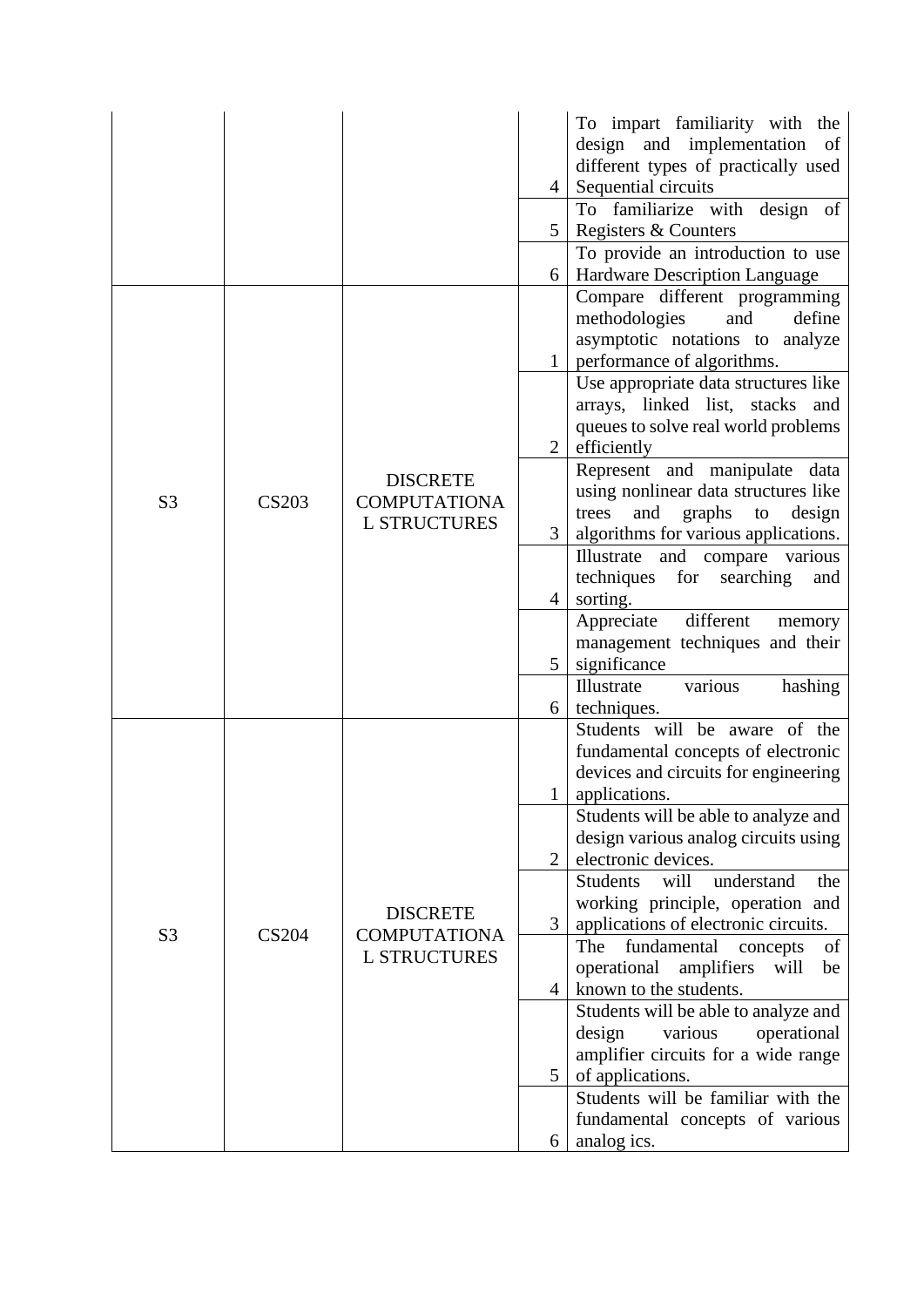| S <sub>3</sub> | <b>HS210</b> | <b>LIFE SKILLS</b>                        | $\mathbf{1}$<br>$\overline{2}$<br>$\overline{3}$<br>$\overline{4}$<br>5                   | Communicate<br>effectively<br>Individual , mass communication,<br>GD) and write effectively (Report,<br>Letters etc)<br>Think creatively and critically to<br>solving problems<br>Work in groups and teams<br>Exert engineering ethics and values<br>Become effective leader                                                                                                                                                                                                                                                                                                                                                                                                        |
|----------------|--------------|-------------------------------------------|-------------------------------------------------------------------------------------------|-------------------------------------------------------------------------------------------------------------------------------------------------------------------------------------------------------------------------------------------------------------------------------------------------------------------------------------------------------------------------------------------------------------------------------------------------------------------------------------------------------------------------------------------------------------------------------------------------------------------------------------------------------------------------------------|
| S <sub>3</sub> | CS231        | <b>DATA</b><br><b>STRUCTURES</b><br>LAB   | $\mathbf{1}$<br>$\overline{2}$<br>3 <sup>1</sup><br>$\overline{4}$<br>5 <sup>1</sup><br>6 | Appreciate the importance<br>of<br>structures, structural data type<br>&their basic usability in different<br>applications.<br>Analyse & differentiate different<br>algorithms based on their time<br>complexity.<br>Implement linear & non linear data<br>structures using linked lists.<br>Understand & apply various data<br>stacks<br>structures<br>such<br><b>as</b><br>,queues,trees,graphs<br>solve<br>to<br>various computing problems.<br>kind<br>Implement various<br>of<br>searching $\&$ sorting techniques $\&$<br>decide when to choose which<br>technique.<br>Identify $\&$ use<br>suitable data<br>structures & algorithms to solve a<br>real world problem.        |
| S <sub>3</sub> | CS232        | <b>ELECTRONICS</b><br><b>CIRCUITS LAB</b> | 1<br>$\overline{2}$<br>3<br>$\overline{4}$<br>5<br>6                                      | To introduce the working of analog<br>electronic circuits.<br>To design, implement and<br>demonstrate analog circuits using<br>electronic components.<br>To provide hands-on experience to<br>the students so that they are able to<br>put theoretical concepts to practice.<br>To use computer simulation tools<br>such as PSPICE, or Multisim to the<br>simulation of electronic circuits.<br>To create an ability to develop<br>descriptions,<br>explanations,<br>predictions<br>models<br>and<br>using<br>evidence.<br>To create an ability to communicate<br>effectively the scientific procedures<br>explanations<br>about<br>and<br>the<br>experiments in oral/report forms. |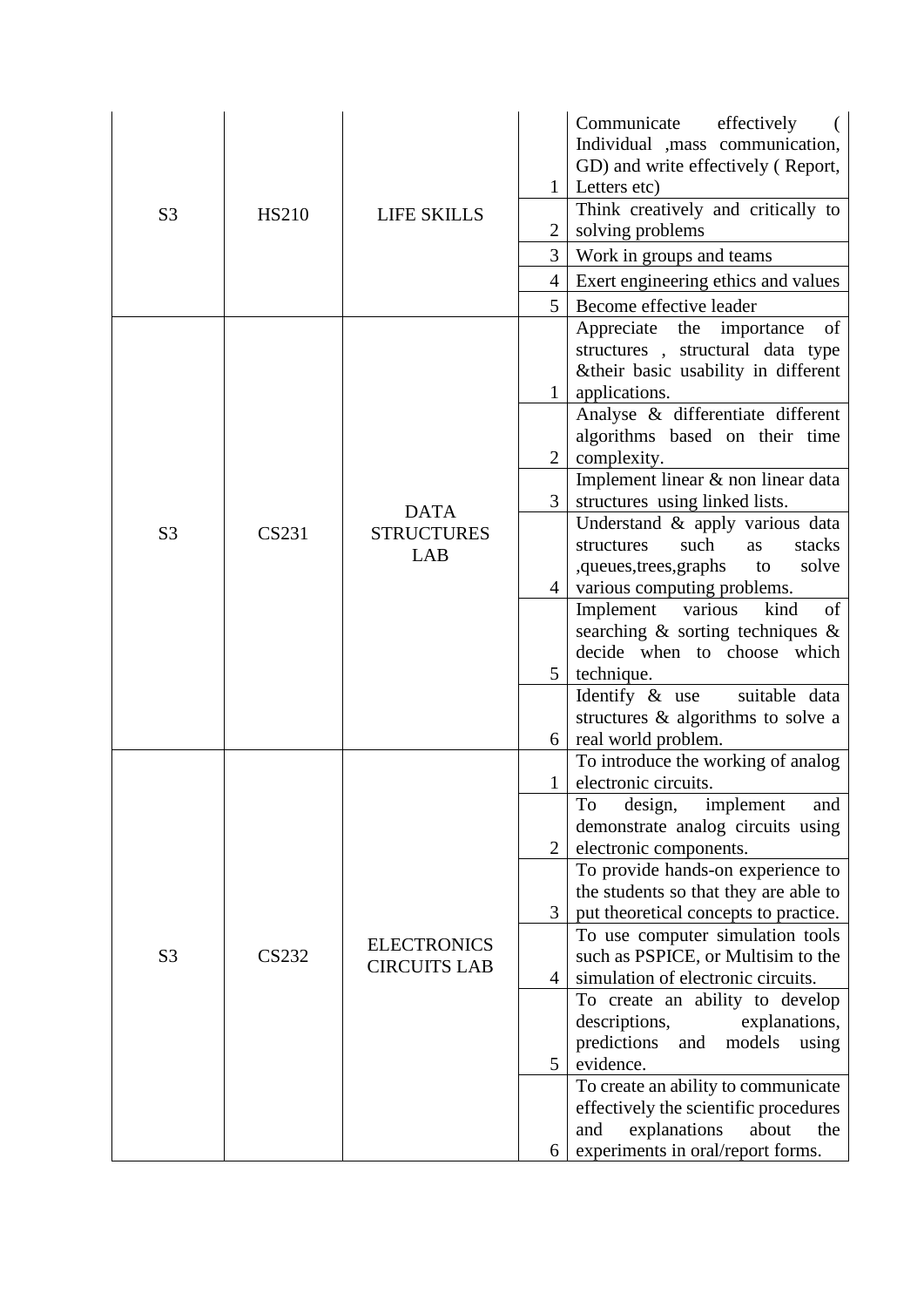|                |              |                                                                             | $\mathbf{1}$   | To have a concept of discrete<br>probability density functions and<br>probability<br>distributions<br>like<br>binomial distribution and Poisson<br>distribution<br>To have a concept of continuous<br>probability density functions and |
|----------------|--------------|-----------------------------------------------------------------------------|----------------|-----------------------------------------------------------------------------------------------------------------------------------------------------------------------------------------------------------------------------------------|
|                |              | <b>PROBABILITY</b>                                                          | 2              | probability<br>distributions<br>like<br>Normal, Gamma and Exponential<br>distribution                                                                                                                                                   |
| <b>S4</b>      | <b>MA202</b> | DISTRIBUTIONS,<br><b>TRANSFORMS</b><br><b>AND NUMERICAL</b>                 | 3              | To use Fourier integrals and Fourier<br>transforms<br>in solving various<br>engineering problems                                                                                                                                        |
|                |              | <b>METHODS</b>                                                              |                | To understand the concept of<br>and<br>Laplace<br>inverse<br>Laplace<br>transforms and apply them to solve                                                                                                                              |
|                |              |                                                                             | $\overline{4}$ | ordinary differential equations.<br>To<br>iteration<br>the<br>use<br>and                                                                                                                                                                |
|                |              |                                                                             |                | interpolation methods to<br>solve                                                                                                                                                                                                       |
|                |              |                                                                             | 5 <sup>1</sup> | engineering problems                                                                                                                                                                                                                    |
|                |              |                                                                             |                | To use the concept of numerical                                                                                                                                                                                                         |
|                |              |                                                                             |                | methods and their applications to                                                                                                                                                                                                       |
|                |              |                                                                             |                | solve linear systems and first order                                                                                                                                                                                                    |
|                |              |                                                                             | 6              | ODE's                                                                                                                                                                                                                                   |
|                | <b>CS202</b> | <b>COMPUTER</b><br><b>ORGANIZATION</b><br><b>AND</b><br><b>ARCHITECTURE</b> |                | Familiarize the student the basic                                                                                                                                                                                                       |
|                |              |                                                                             |                | structure of digital computer                                                                                                                                                                                                           |
|                |              |                                                                             |                | Students should get a clear idea<br>about the various algorithm used                                                                                                                                                                    |
|                |              |                                                                             | 2              | inside the system.                                                                                                                                                                                                                      |
|                |              |                                                                             |                | Handling of various I/O device and                                                                                                                                                                                                      |
|                |              |                                                                             |                | connection to the processor are                                                                                                                                                                                                         |
|                |              |                                                                             | 3              | discussed.                                                                                                                                                                                                                              |
| S <sub>4</sub> |              |                                                                             |                | Various memory component and                                                                                                                                                                                                            |
|                |              |                                                                             |                | the mapping concepts are delivered                                                                                                                                                                                                      |
|                |              |                                                                             | $\overline{4}$ | to the student.                                                                                                                                                                                                                         |
|                |              |                                                                             |                | Get a clear idea of design of                                                                                                                                                                                                           |
|                |              |                                                                             | 5              | logic<br>and<br>ALU<br>processor<br>compounds                                                                                                                                                                                           |
|                |              |                                                                             |                | Make the student able to design a                                                                                                                                                                                                       |
|                |              |                                                                             |                | control logic for the<br>various                                                                                                                                                                                                        |
|                |              |                                                                             | 6              | problems                                                                                                                                                                                                                                |
|                |              |                                                                             |                | significance<br>Identify<br>the<br>of                                                                                                                                                                                                   |
|                |              |                                                                             |                | system in computing<br>operating                                                                                                                                                                                                        |
|                |              |                                                                             |                | devices and demonstarate the use of                                                                                                                                                                                                     |
|                |              | <b>OPERATING</b>                                                            | 1              | system calls                                                                                                                                                                                                                            |
| <b>S4</b>      | <b>CS204</b> | <b>SYSTEMS</b>                                                              |                | To implement concepts related to                                                                                                                                                                                                        |
|                |              |                                                                             | $\overline{2}$ | process management                                                                                                                                                                                                                      |
|                |              |                                                                             |                | To understand how critical section                                                                                                                                                                                                      |
|                |              |                                                                             | 3              | works and to implement classic<br>problems of synchronisation                                                                                                                                                                           |
|                |              |                                                                             |                |                                                                                                                                                                                                                                         |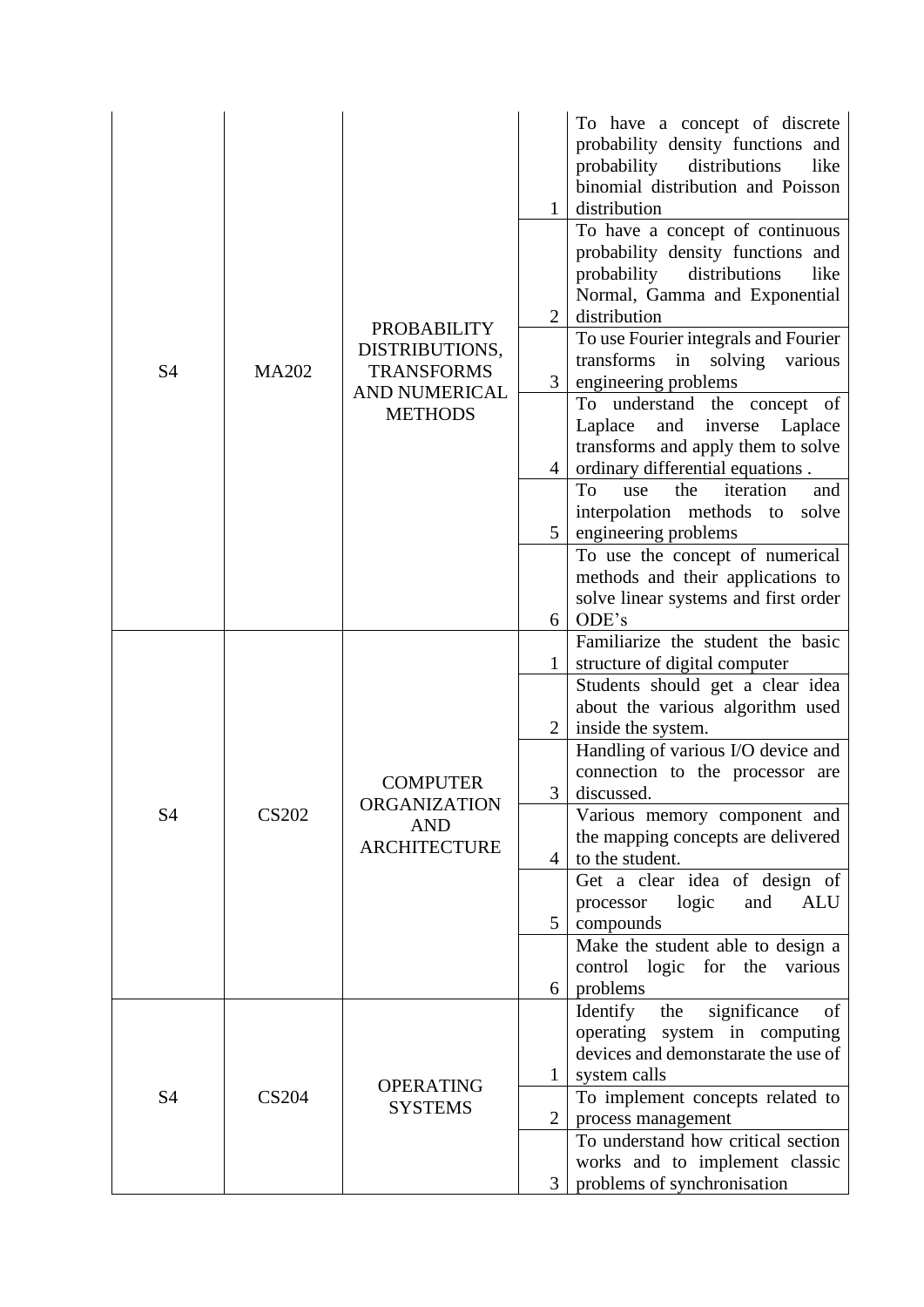|           |              |                    |                | Compare and illustrate various                                        |
|-----------|--------------|--------------------|----------------|-----------------------------------------------------------------------|
|           |              |                    |                | process scheduling algorithms and                                     |
|           |              |                    | $\overline{4}$ | methods to avoid deadlocks                                            |
|           |              |                    |                | Apply appropriate memory and file                                     |
|           |              |                    | 5 <sup>5</sup> | management schemes.                                                   |
|           |              |                    |                | Illustrate various disk scheduling                                    |
|           |              |                    |                | algorithms and appreciate the need                                    |
|           |              |                    |                | of access control and protection in                                   |
|           |              |                    | 6              | Operating System.                                                     |
|           |              |                    |                | Object<br>Oriented<br>To<br>apply                                     |
|           |              |                    |                | Principles in Software<br>design                                      |
|           |              |                    | 1              | process                                                               |
|           |              |                    |                | To develop Java programs for real                                     |
|           |              |                    |                | applications using Java Constructs                                    |
|           |              |                    | $\overline{2}$ | and Libraries                                                         |
|           |              |                    |                | To understandand apply various                                        |
|           |              | <b>OBJECT</b>      |                | Object Oriented<br>features<br>like                                   |
|           |              | <b>ORIENTED</b>    |                | inheritance, data<br>abstraction,                                     |
| <b>S4</b> | <b>CS206</b> | <b>DESIGN AND</b>  |                | encapsulation and polymorphism to                                     |
|           |              | <b>PROGRAMMING</b> |                | solve various computing problems                                      |
|           |              |                    | 3              | using Java language.                                                  |
|           |              |                    |                | To implement Exception Handling                                       |
|           |              |                    | $\overline{4}$ | in Java                                                               |
|           |              |                    |                | To use graphical user interface and                                   |
|           |              |                    | 5              | Event Handling in Java                                                |
|           |              |                    |                | To develop and deploy Applet in                                       |
|           |              |                    | 6              | Java                                                                  |
|           |              |                    |                | Students will be able to define,                                      |
|           |              |                    |                | illustrate<br>explain<br>and<br>the                                   |
|           |              |                    |                | fundamental concepts of databases                                     |
|           |              |                    |                | Students will be able to construct an                                 |
|           |              |                    |                | Entity-Relationship (E-R) model                                       |
|           |              |                    |                | from specifications and to perform                                    |
|           |              |                    |                | transformation<br>of<br>the<br>the                                    |
|           |              |                    |                | conceptual<br>model<br>into                                           |
|           |              |                    |                | corresponding<br>logical<br>data                                      |
|           |              |                    | $\overline{2}$ | structures.                                                           |
|           |              | PRINCIPLES OF      |                | Students will be able to model and                                    |
| <b>S4</b> | <b>CS208</b> | <b>DATABASE</b>    |                | design<br>relational<br>database<br>$\mathbf{a}$                      |
|           |              | <b>DESIGN</b>      | 3              | following the design principles.                                      |
|           |              |                    |                | Students will be able to develop                                      |
|           |              |                    |                | queries for relational database in                                    |
|           |              |                    | 4              | the context of practical applications                                 |
|           |              |                    |                | Students will be able to define,                                      |
|           |              |                    |                | explain and illustrate fundamental                                    |
|           |              |                    |                | principles of data organization,                                      |
|           |              |                    | 5              | query optimization and concurrent                                     |
|           |              |                    |                | transaction processing.                                               |
|           |              |                    |                | Students will be able to appreciate<br>the latest trends in databases |
|           |              |                    | 6              |                                                                       |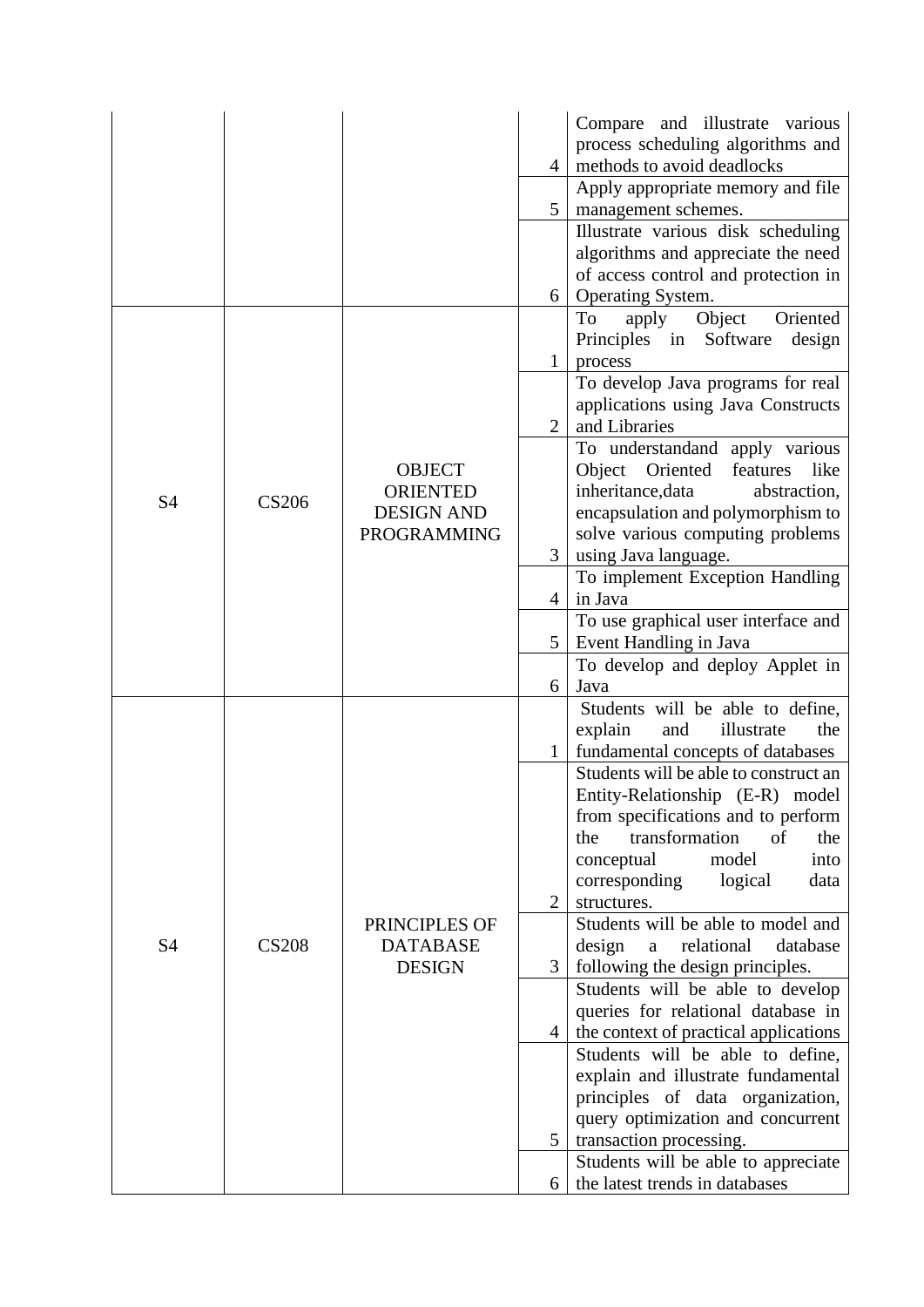| S <sub>4</sub> |              | <b>BUSINESS</b><br><b>ECONOMICS</b>                          | $\mathbf{1}$        | Make investment decisions based<br>on capital budgeting methods in<br>alignment<br>microeconomic<br>and<br>macroeconomic theories.<br>Able to analyse the profitability of<br>the firm, economy of operation,<br>determination<br>of price<br>under<br>various market situations with good<br>grasp on the effect of trade cycles in |
|----------------|--------------|--------------------------------------------------------------|---------------------|--------------------------------------------------------------------------------------------------------------------------------------------------------------------------------------------------------------------------------------------------------------------------------------------------------------------------------------|
|                | <b>HS200</b> |                                                              | 2<br>$\overline{3}$ | business.<br>Gain knowledge<br>on<br>monetary<br>theory, measures<br>by<br>RBI in<br>controlling<br>interest<br>rate<br>and<br>emerging concepts like bitcoin.<br>Gain knowledge of elementary                                                                                                                                       |
|                |              |                                                              | 4                   | accounting concepts<br>used<br>for<br>preparing balance sheet and its<br>interpretation.                                                                                                                                                                                                                                             |
|                |              |                                                              | 5                   | Identify the need for various credit<br>methods<br>control<br>the<br>and<br>significance of national income<br>concepts.                                                                                                                                                                                                             |
|                |              |                                                              | 6                   | Understand the functioning of the<br>Indian capital and money markets<br>and the tax system.                                                                                                                                                                                                                                         |
|                | <b>CS232</b> | <b>FREE AND OPEN</b><br><b>SOURCE</b><br><b>SOFTWARE LAB</b> | $\mathbf{1}$        | Identify and apply various Linux<br>commands                                                                                                                                                                                                                                                                                         |
|                |              |                                                              | $\overline{2}$      | Develop shell scripts and GUI for<br>specific needs                                                                                                                                                                                                                                                                                  |
|                |              |                                                              | 3                   | To implement advanced Linux<br>commands                                                                                                                                                                                                                                                                                              |
| S <sub>4</sub> |              |                                                              | 4                   | To implement version control using<br>GIT.                                                                                                                                                                                                                                                                                           |
|                |              |                                                              | 5                   | To implement text evaluation using<br>Per, Awk                                                                                                                                                                                                                                                                                       |
|                |              |                                                              | 6                   | introduced<br>To<br>with<br>get<br>virtualisation environment and to<br>install software packages.                                                                                                                                                                                                                                   |
|                |              |                                                              |                     | Students will be familiarized with                                                                                                                                                                                                                                                                                                   |
|                |              |                                                              |                     | basic gates , universal gates and<br>and laws of Boolean<br>axioms                                                                                                                                                                                                                                                                   |
|                |              |                                                              | $\mathbf{1}$        | Algebra                                                                                                                                                                                                                                                                                                                              |
| <b>S4</b>      | <b>CS234</b> | <b>DIGITAL</b><br><b>SYSTEMS LAB</b>                         | $\overline{2}$      | An ability to design and implement<br>adders and subtratctos using logic<br>gates and ICS                                                                                                                                                                                                                                            |
|                |              |                                                              |                     | An ability to understand ,analyse<br>and design various combinational                                                                                                                                                                                                                                                                |
|                |              |                                                              | 3                   | like<br>circuits<br>code<br>converters<br>,mulitplexers                                                                                                                                                                                                                                                                              |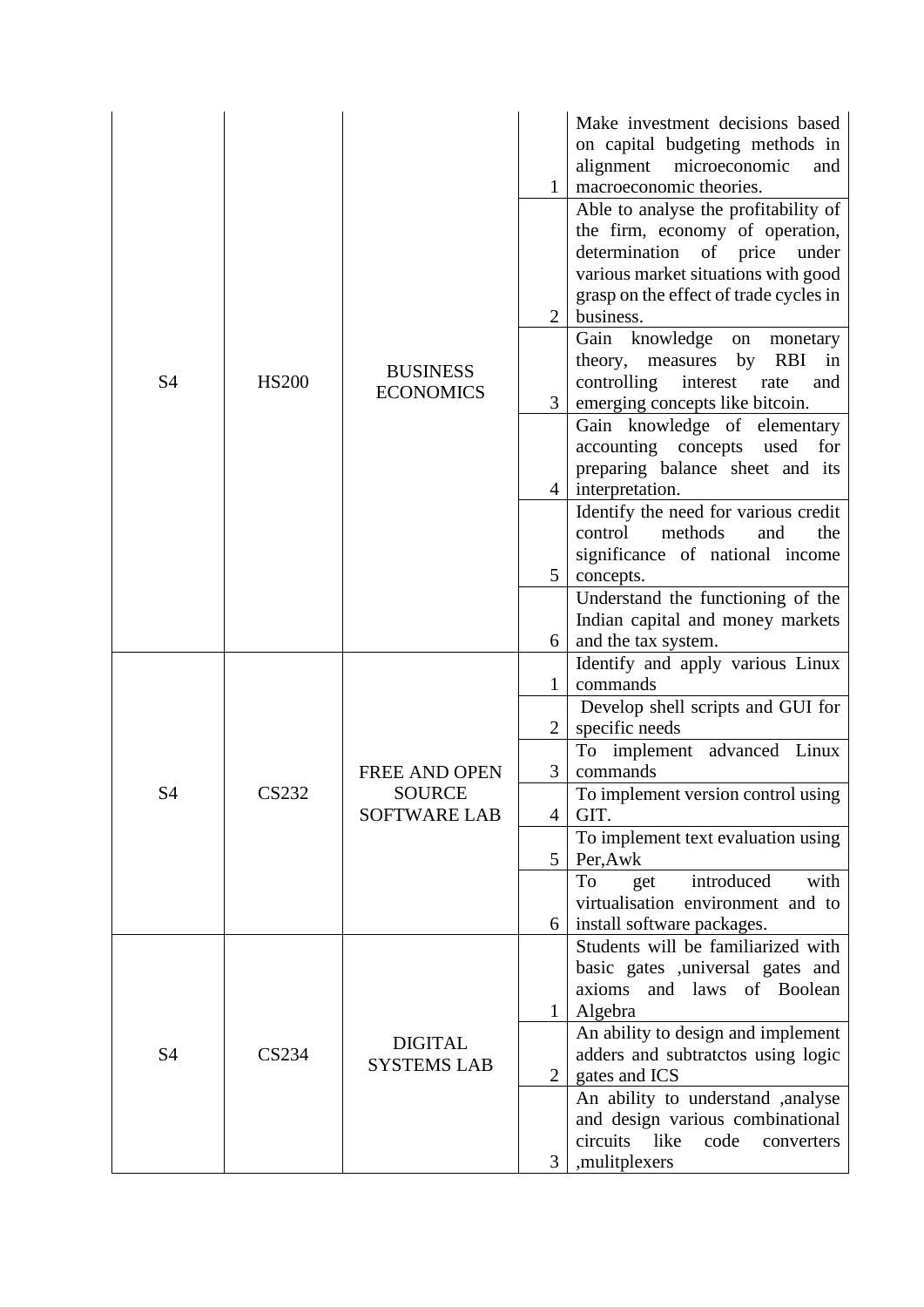|                |              |                      |                | Studenbts will be familiarised with<br>the implementation of flip flops and |
|----------------|--------------|----------------------|----------------|-----------------------------------------------------------------------------|
|                |              |                      | $\overline{4}$ | logic gates and flip flop IC                                                |
|                |              |                      |                | Students will develop an ability to                                         |
|                |              |                      |                | design sequential circuit such as                                           |
|                |              |                      | 5 <sup>1</sup> | counters usinf flip flop IC                                                 |
|                |              |                      |                | Students will have a basic idea of                                          |
|                |              |                      |                | implementing<br>circuits<br>using                                           |
|                |              |                      |                | hardware description language such                                          |
|                |              |                      | 6              | as VHDL                                                                     |
|                |              |                      |                | formal<br>Classify<br>languages                                             |
|                |              |                      |                | regular, context<br>free,<br>context                                        |
|                |              |                      |                | sensitive<br>and<br>unrestricted                                            |
|                |              |                      | $\mathbf{1}$   | languages                                                                   |
|                |              |                      |                | Design of finite automata, regular<br>grammar, regular expression and       |
|                |              |                      |                | Myhill_Nerode relation for regular                                          |
|                |              |                      | 2              | languages                                                                   |
|                |              | <b>THEORY OF</b>     |                | Properties of regular sets and                                              |
| S <sub>5</sub> | <b>CS301</b> | <b>COMPUTATION</b>   | 3              | context free grammar                                                        |
|                |              |                      |                | Design of push down automata and                                            |
|                |              |                      |                | free<br>context<br>grammar                                                  |
|                |              |                      | $\overline{4}$ | representaions for CFL                                                      |
|                |              |                      |                | Design<br>for<br>accepting<br>tms                                           |
|                |              |                      | $5^{\circ}$    | recursively enumerable languages                                            |
|                |              |                      |                | of<br>Understand<br>notations<br>the                                        |
|                |              |                      |                | decidablity and undecidability of                                           |
|                |              |                      | 6              | problems                                                                    |
|                |              |                      |                | Students will be able to distinguish                                        |
|                |              |                      |                | different<br>categories of system                                           |
|                |              |                      | 1              | software                                                                    |
|                |              |                      |                | Students will be able to employ the                                         |
|                |              |                      | $\overline{2}$ | features of an assembler                                                    |
|                |              |                      |                | Students will be able to design,                                            |
|                |              |                      |                | analyze and implement one pass,                                             |
|                |              | <b>SYSTEM</b>        | 3 <sup>1</sup> | two pass or multi pass assembler                                            |
| S <sub>5</sub> | <b>CS303</b> | <b>SOFTWARE</b>      |                | Students will be able to design,                                            |
|                |              |                      | $\overline{4}$ | analyze and implement loader and<br>linker                                  |
|                |              |                      |                | Students will be able to design,                                            |
|                |              |                      |                | analyze<br>and implement<br>macro                                           |
|                |              |                      | $5^{\circ}$    | processor                                                                   |
|                |              |                      |                | Students will be able to critique the                                       |
|                |              |                      |                | modern<br>features<br>of<br>editing/                                        |
|                |              |                      | 6              | debugging tools                                                             |
|                |              | <b>MICROPROCESSO</b> |                | Describe the different modes of                                             |
|                |              | <b>RS AND</b>        | 1              | operation of 8086                                                           |
| S <sub>5</sub> | CS305        | <b>MICROCONTROL</b>  |                | Design and develop assembly level                                           |
|                |              | <b>LERS</b>          | $\overline{2}$ | programming in 8086                                                         |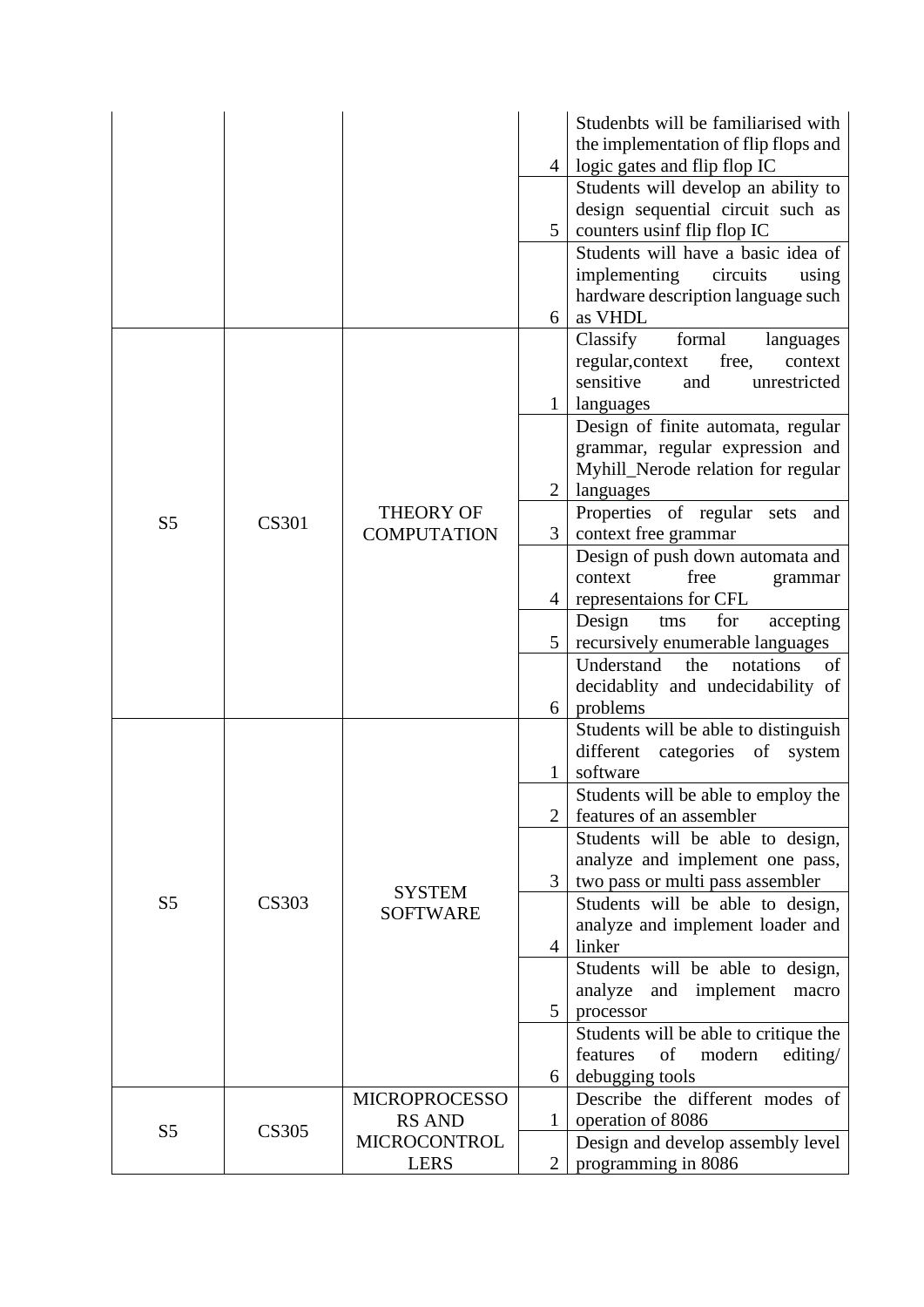|                |              |                                                           | 3                   | Familarice the students with the<br>concept of interrupt                                                                                                                                                                                |
|----------------|--------------|-----------------------------------------------------------|---------------------|-----------------------------------------------------------------------------------------------------------------------------------------------------------------------------------------------------------------------------------------|
|                |              |                                                           | $\overline{4}$      | Interface the microprocessor with<br>the various external devices                                                                                                                                                                       |
|                |              |                                                           | 5                   | Analyze and compare the fectures<br>microcontrollersf<br>and<br><b>OS</b><br>microprocessor                                                                                                                                             |
|                |              |                                                           |                     | Design and develop assembly level                                                                                                                                                                                                       |
|                |              |                                                           | 6                   | programming in 8051                                                                                                                                                                                                                     |
| S <sub>5</sub> |              | <b>DATA</b><br><b>COMMUNICATIO</b><br>N                   | $\mathbf{1}$        | Student is able to apply time<br>domain and frequency domain<br>of<br>signals<br>concepts<br>data<br>in<br>communication.<br>Student is able to compare and<br>select transmission media based on<br>transmission<br>impairments<br>and |
|                | <b>CS307</b> |                                                           | $\overline{2}$<br>3 | channel capacity.<br>Student is able to select and use<br>appropriate<br>signal<br>encoding<br>techniques for a given transmission<br>scenario.                                                                                         |
|                |              |                                                           | $\overline{4}$      | Student is able to select and use<br>appropriate signal multiplexing<br>techniques for a given scenario.                                                                                                                                |
|                |              |                                                           | 5                   | Design suitable error detection and<br>error correction<br>algorithms to<br>achieve<br>free<br>data<br>error<br>communication.                                                                                                          |
|                |              |                                                           |                     | Student is able to understand spread<br>spectrum and different switching<br>$6$   techniques.                                                                                                                                           |
|                |              |                                                           |                     |                                                                                                                                                                                                                                         |
|                |              |                                                           |                     | Demonstrate the knowledge of<br>fundamental concepts in graph<br>theory, including properties and<br>characterization of graphs and trees                                                                                               |
|                |              |                                                           | $\overline{2}$      | Use graphs for solving real life<br>problems.                                                                                                                                                                                           |
| S <sub>5</sub> | <b>CS309</b> | <b>GRAPH THEORY</b><br><b>AND</b><br><b>COMBINATORICS</b> | 3                   | Distinguish between planar and<br>non-planar<br>and<br>graphs<br>solve<br>problems.                                                                                                                                                     |
|                |              |                                                           | $\overline{4}$      | Develop efficient algorithms for<br>graph related problems in different<br>domains of engineering and science                                                                                                                           |
|                |              |                                                           | 5                   | Develop algorithms for finding the<br>cut-set vertices and fundamental<br>circuits for solving engineering<br>problems                                                                                                                  |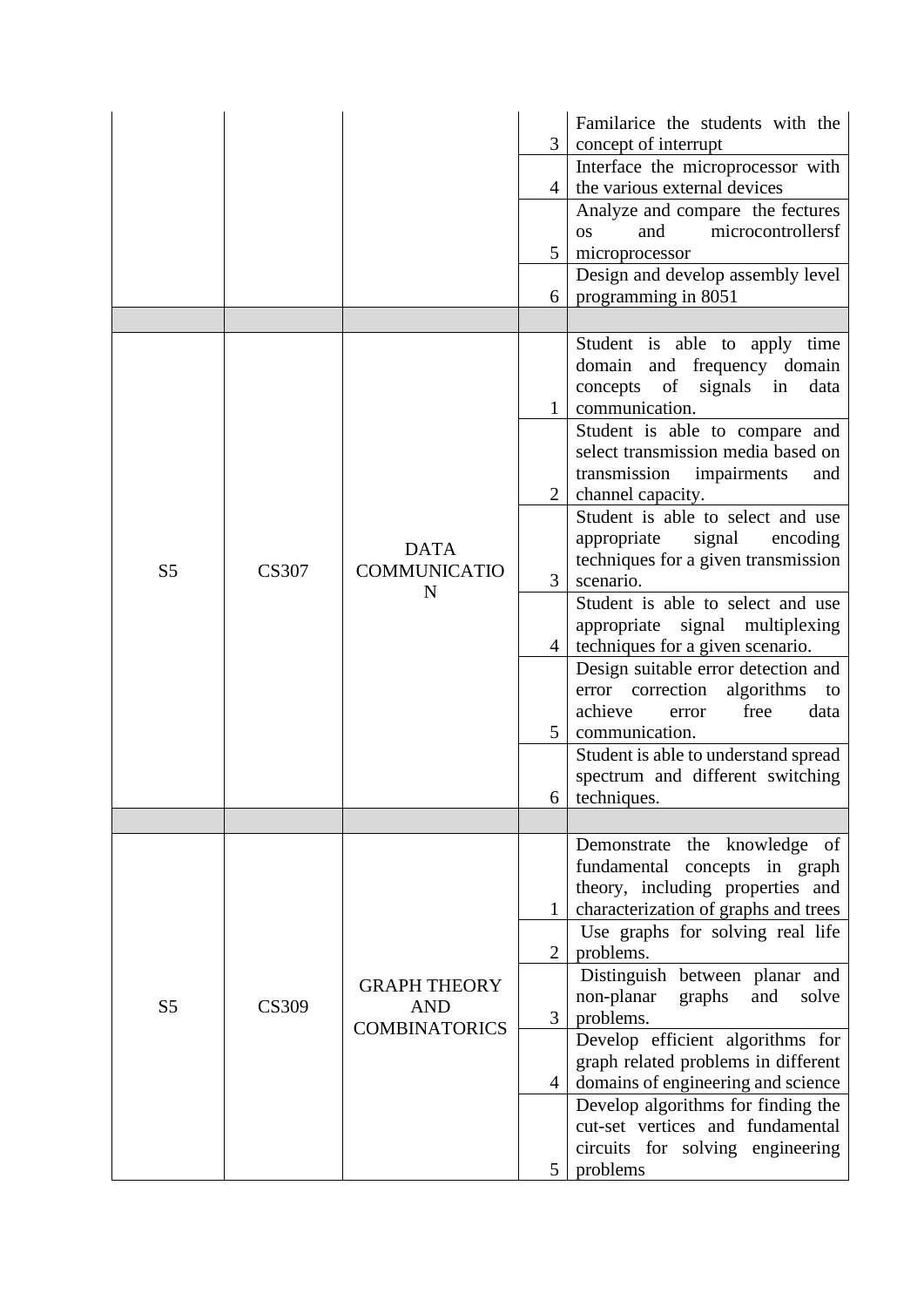|                |              |                       | 6              | Develop algorithms for finding<br>spanning tree of a graph                |
|----------------|--------------|-----------------------|----------------|---------------------------------------------------------------------------|
|                |              |                       |                |                                                                           |
|                |              |                       | $\mathbf{1}$   | Basic knowledge of awareness<br>about neural network                      |
|                |              |                       |                | Ability to deal with application and<br>architecture of artificial neural |
|                |              | <b>ELECTIVE 1</b>     | $\overline{2}$ | networks to formulate intelligent<br>solutions                            |
| S <sub>5</sub> | <b>CS361</b> | (SOFT<br>COMPUTING)   | 3              | Basic knowledge about fuzzy sets<br>and operations                        |
|                |              |                       | $\overline{4}$ | Apply knowledge in fuzzy systems                                          |
|                |              |                       | 5              | Identify and select fuzzy inference<br>system                             |
|                |              |                       | 6              | Understand the genetic algorithm<br>concepts and their applications       |
|                |              |                       |                |                                                                           |
|                |              |                       | $\mathbf{1}$   | Make them analyse a problem                                               |
|                | CS341        | <b>DESIGN PROJECT</b> |                | Increase communicato skill<br>by                                          |
|                |              |                       | $\overline{2}$ | interacting with others for opinion<br>collection                         |
| S <sub>5</sub> |              |                       | $\mathfrak{Z}$ | Familarise with the preparation for<br>presentation                       |
|                |              |                       | $\overline{4}$ | Develop their presentational skill                                        |
|                |              |                       |                | Make them able to present a                                               |
|                |              |                       | $5^{\circ}$    | product in a appretiatable form                                           |
|                |              |                       | 6              | Improve their technical writing<br>skills                                 |
|                |              |                       |                |                                                                           |
|                |              |                       |                | Implement memory management<br>, page replacement & file allocation       |
|                |              |                       |                | techniques                                                                |
|                |              |                       |                | Implement<br>deadlock<br>avoidance<br>algorithms<br>bankers<br>such<br>as |
|                |              |                       | $\overline{2}$ | algorithm                                                                 |
|                |              | <b>SYSTEM</b>         |                | synchronization<br>Implement                                              |
| S <sub>5</sub> | CS331        | <b>SOFTWARE LAB</b>   | 3              | techniques using semaphore                                                |
|                |              |                       |                | Implement system software such as                                         |
|                |              |                       | $\overline{4}$ | two pass assembler<br>Implement system software such as                   |
|                |              |                       | $5^{\circ}$    | single pass assembler                                                     |
|                |              |                       |                | Implement system software such as                                         |
|                |              |                       | 6              | loaders and macro processor                                               |
|                |              |                       |                |                                                                           |
|                |              | <b>APPLICATION</b>    |                | Implement a database for a given                                          |
| S <sub>5</sub> | <b>CS333</b> | <b>SOFTWARE</b>       | $\mathbf{1}$   | problem using database<br>design<br>principles                            |
|                |              |                       |                |                                                                           |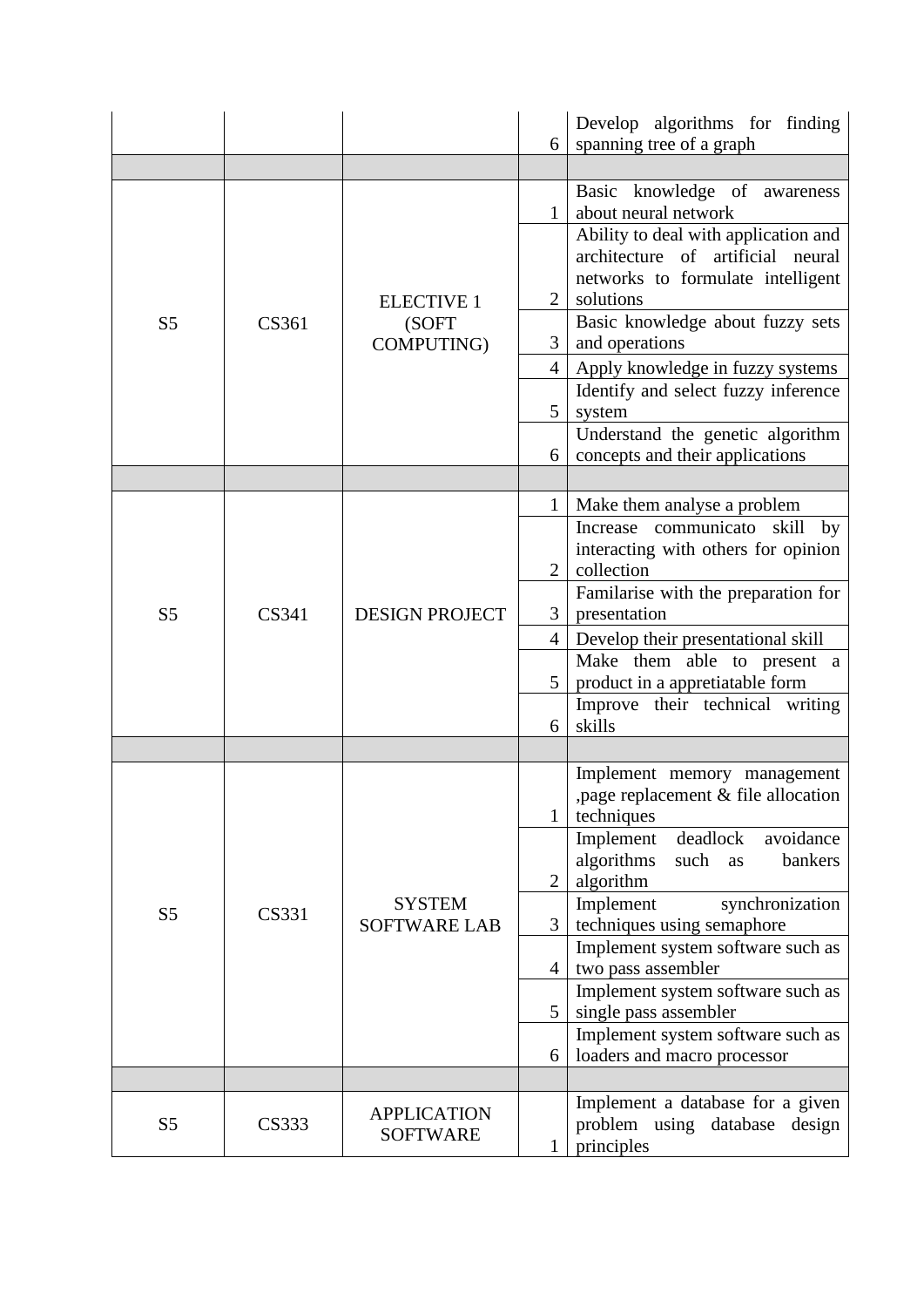|                |              | <b>DEVELOPMENT</b><br>LAB                                   | $\overline{2}$<br>3<br>$\overline{4}$<br>$5^{\circ}$            | stored programming<br>Apply<br>concepts (PL-SQL) using cursors<br>and triggers<br>Use GUI, event handling and<br>database connectivity to develop<br>and deploy applications and applets<br>Analyze problems using logical<br>thinking and develop solutions in<br>database<br>Students can<br>extract complex<br>connections and consraints in a<br>given scenario based on which they<br>develop large scale systems                                                                                                                                                                                                                                                                 |
|----------------|--------------|-------------------------------------------------------------|-----------------------------------------------------------------|----------------------------------------------------------------------------------------------------------------------------------------------------------------------------------------------------------------------------------------------------------------------------------------------------------------------------------------------------------------------------------------------------------------------------------------------------------------------------------------------------------------------------------------------------------------------------------------------------------------------------------------------------------------------------------------|
|                |              |                                                             | 6                                                               | Work together in a group to solve<br>problems developing medium sized<br>projects                                                                                                                                                                                                                                                                                                                                                                                                                                                                                                                                                                                                      |
| S <sub>6</sub> | <b>CS302</b> | <b>DESIGN AND</b><br><b>ANALYSIS OF</b><br><b>ALGORITHM</b> | $\mathbf{1}$<br>2<br>3<br>$\overline{4}$<br>5 <sup>5</sup><br>6 | Analyze a given algorithm and<br>its<br>time<br>express<br>and<br>space<br>complexities<br>in<br>asymptotic<br>notations<br>Solve recurrence equations using<br>Iteration Method, Recurrence Tree<br>Method and Master's Theorem.<br>as binding,<br>Such<br>scope<br>and<br>referenceing environment<br>Compare Dynamic Programming<br>and<br>Divide<br>Conquer<br>and<br>algorithms for<br>Strategies.design<br>various applications<br>Solve Optimization problems using<br>Greedy strategy.<br>Design efficient algorithms using<br>Back Tracking and Branch Bound<br>Techniques for solving problems<br>Classify computational problems<br>into P, NP, NP-Hard and NP-<br>Complete |
|                |              |                                                             |                                                                 | Explain the concept and different                                                                                                                                                                                                                                                                                                                                                                                                                                                                                                                                                                                                                                                      |
| S <sub>6</sub> | <b>CS304</b> | <b>COMPILER</b><br><b>DESIGN</b>                            | $\mathbf{1}$<br>$\overline{2}$<br>3                             | phases of compilation with compile<br>time error handling<br>Represent language tokens using<br>regular expressions, context free<br>grammor and finite automata and<br>design lexical analysis for<br><sub>a</sub><br>language<br>Compare top down with bottom up<br>and develop appropriate<br>parses                                                                                                                                                                                                                                                                                                                                                                                |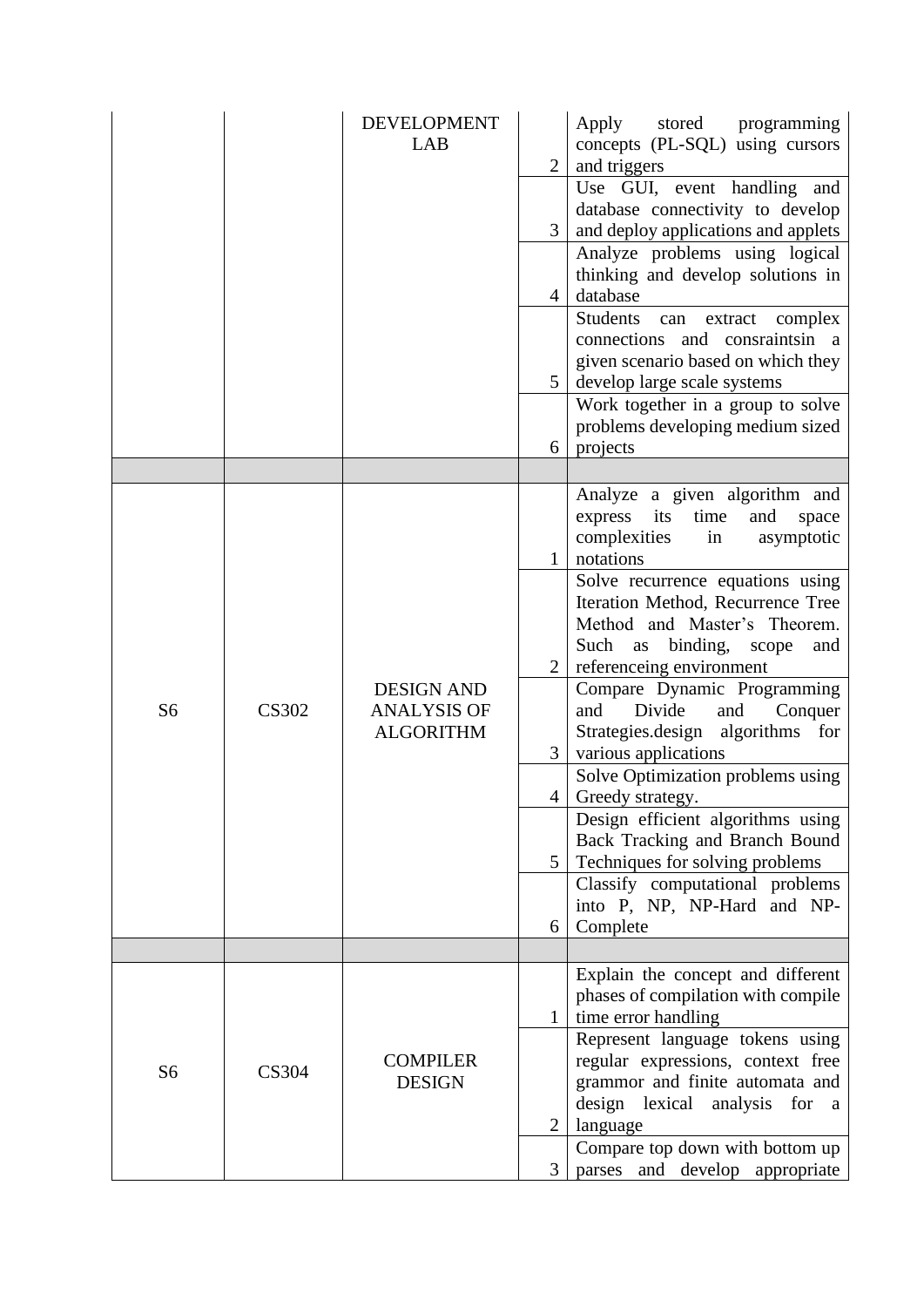|                |              |                                     |                | parsesto produce parse<br>tree<br>representation of the input    |
|----------------|--------------|-------------------------------------|----------------|------------------------------------------------------------------|
|                |              |                                     |                | Bulid<br>intermediate<br>for<br>code                             |
|                |              |                                     | $\overline{4}$ | statements in high level language                                |
|                |              |                                     |                | Design syntax directed translation                               |
|                |              |                                     | 5 <sup>1</sup> | schemes for a given context free<br>grammar                      |
|                |              |                                     |                | Apply optimization techniques to                                 |
|                |              |                                     |                | intermediate code and generate                                   |
|                |              |                                     |                | machine code for high level                                      |
|                |              |                                     | 6              | language programm                                                |
|                |              |                                     |                |                                                                  |
|                |              |                                     |                | Summarise the various concepts of                                |
|                |              |                                     |                | computer networks and form an                                    |
|                |              |                                     |                | outline of the different tasks                                   |
|                |              |                                     |                | involved in a device connected to a                              |
|                |              |                                     |                | network.                                                         |
|                |              |                                     | $\overline{2}$ | Analyze various data link layer<br>design issues and protocols   |
|                |              | <b>COMPUTER</b>                     |                | Examine and compare various                                      |
| S <sub>6</sub> | <b>CS306</b> | <b>NETWORKS</b>                     | 3              | routing protocols.                                               |
|                |              |                                     |                | various<br>inspect<br>Anaze<br>and                               |
|                |              |                                     | 4              | congestion control algorithms.                                   |
|                |              |                                     |                | Analyze and assess various network                               |
|                |              |                                     | 5 <sup>5</sup> | layer protocols.                                                 |
|                |              |                                     |                | List and assess various transport                                |
|                |              |                                     |                | layer<br>application<br>and<br>layer                             |
|                |              |                                     | 6              | protocols.                                                       |
|                |              |                                     |                | Identify suitable life cycle models                              |
|                |              |                                     | $\mathbf{1}$   | to be used.                                                      |
|                |              |                                     |                | Analyze a problem and identify abd                               |
|                |              |                                     |                | define computing requirements to                                 |
|                |              |                                     | $\overline{2}$ | the problem                                                      |
|                |              |                                     |                | Translate<br>requirement<br>a<br>specification to a design using |
|                |              |                                     |                | using an appropriate<br>software                                 |
|                |              | <b>SOFTWARE</b>                     | $\overline{3}$ | engineering technology                                           |
| S <sub>6</sub> | <b>CS308</b> | <b>ENGINEERIG AND</b>               |                | Formulate<br>appropriate<br>testing                              |
|                |              | <b>PROJECT</b><br><b>MANAGEMENT</b> |                | testing strategy for the given                                   |
|                |              |                                     | $\overline{4}$ | software system                                                  |
|                |              |                                     |                | Develop software projects based on                               |
|                |              |                                     |                | current technology, by managing                                  |
|                |              |                                     | 5              | economically<br>resources<br>and                                 |
|                |              |                                     |                | keeping ethical values<br>To familiarize the students with the   |
|                |              |                                     |                | concepts of software configuration                               |
|                |              |                                     | 6              | management and CASE tools                                        |
|                |              |                                     |                |                                                                  |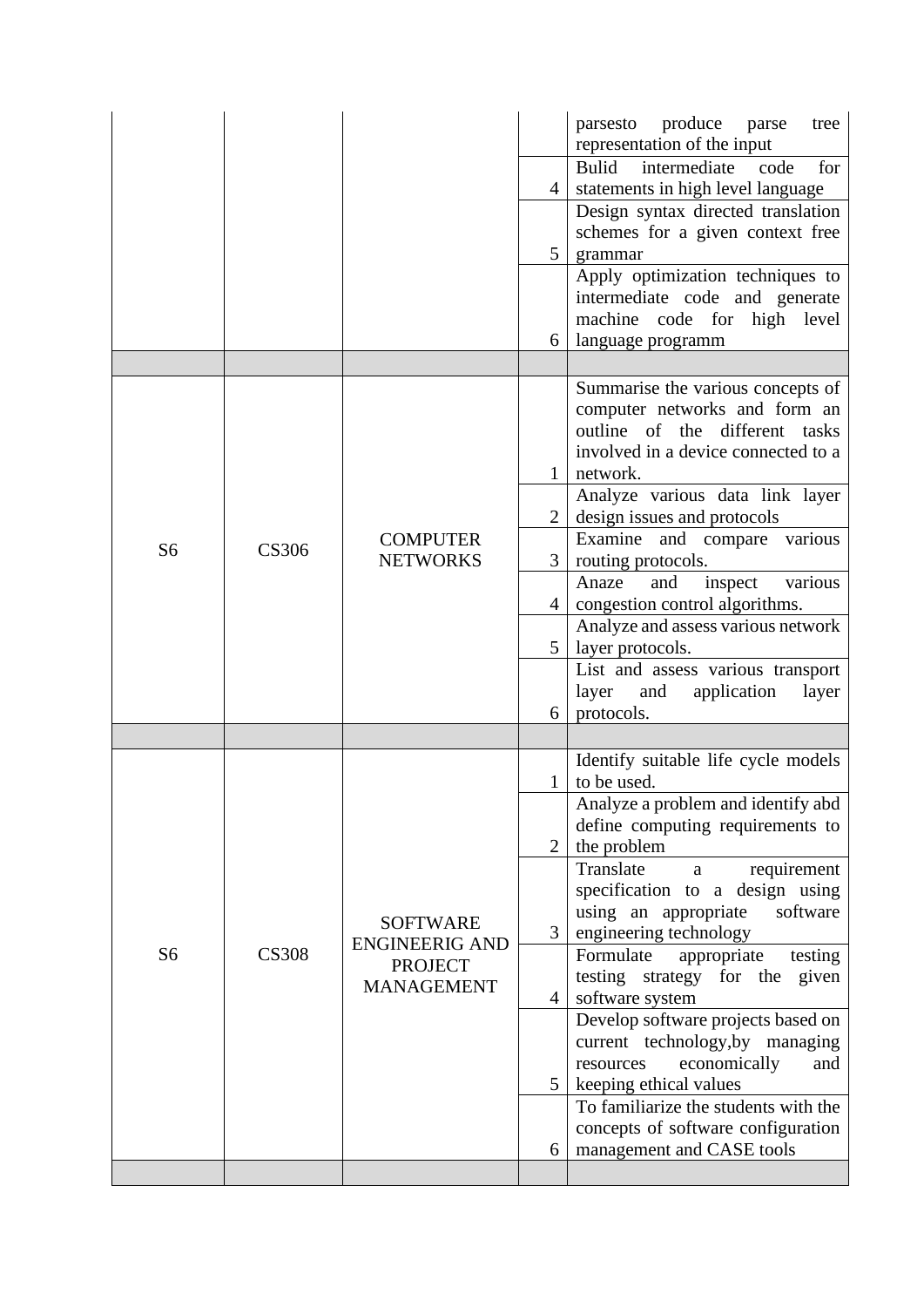| S <sub>6</sub> | <b>HS300</b> | PRINCIPLES OF<br><b>MANAGEMENT</b>               | $\mathbf{1}$<br>$\overline{2}$<br>3<br>$\overline{4}$<br>5 <sup>1</sup> | To develop ability to critically<br>analyse and evaluate a variety of<br>management practices<br>in<br>the<br>contemporary context<br>To understand and apply a variety<br>of management and organisational<br>theories in practice<br>To be able to mirror existing<br>practices or to generate their own<br>innovative<br>management<br>competencies, required for today's<br>complex and global workplace<br>To be able to critically reflect on<br>ethical<br>theories<br>and<br>social<br>responsibility ideologies to create<br>sustainable organisations<br>Evaluate the global context for<br>taking managerial actions<br>of<br>planning,<br>organizing<br>and<br>controlling |
|----------------|--------------|--------------------------------------------------|-------------------------------------------------------------------------|----------------------------------------------------------------------------------------------------------------------------------------------------------------------------------------------------------------------------------------------------------------------------------------------------------------------------------------------------------------------------------------------------------------------------------------------------------------------------------------------------------------------------------------------------------------------------------------------------------------------------------------------------------------------------------------|
| S <sub>6</sub> | <b>CS368</b> | <b>ELECTIVE 2 (</b><br><b>WEB</b><br>TECHNOLOGY) | 1<br>$\overline{2}$<br>3<br>$\overline{4}$<br>5<br>6                    | Understand different components<br>in web technology and to know<br>about CGI and CMS<br>Develop interactive<br>webpages<br>using HTML/XHTML<br>Present a professional document<br>using Cascaded Style Sheet<br>Construct<br>websites<br>for<br>user<br>interaction using Javascript and<br>Jquery<br>Know the different information<br>interchande formats likexml and<br>json<br>Develop web applications using<br>PHP                                                                                                                                                                                                                                                              |
| S <sub>6</sub> | <b>CS332</b> | <b>MICROPROCESSO</b><br><b>RLAB</b>              | $\mathbf{1}$<br>$\overline{2}$<br>3<br>$\overline{4}$<br>5              | Develop<br>assembly<br>language<br>programs using software interrupts<br>and assembly directives<br>Interface<br>$\rm LO$<br>devices<br>to<br>microprocessor through ALP.<br>Interface<br>$VO$<br>devices<br>to<br>microcontrollers through ALP.<br>Use logical concepts to solve<br>problems in lower level languages<br>Solve problems analytically and<br>logically<br>working<br>around<br>limitations                                                                                                                                                                                                                                                                             |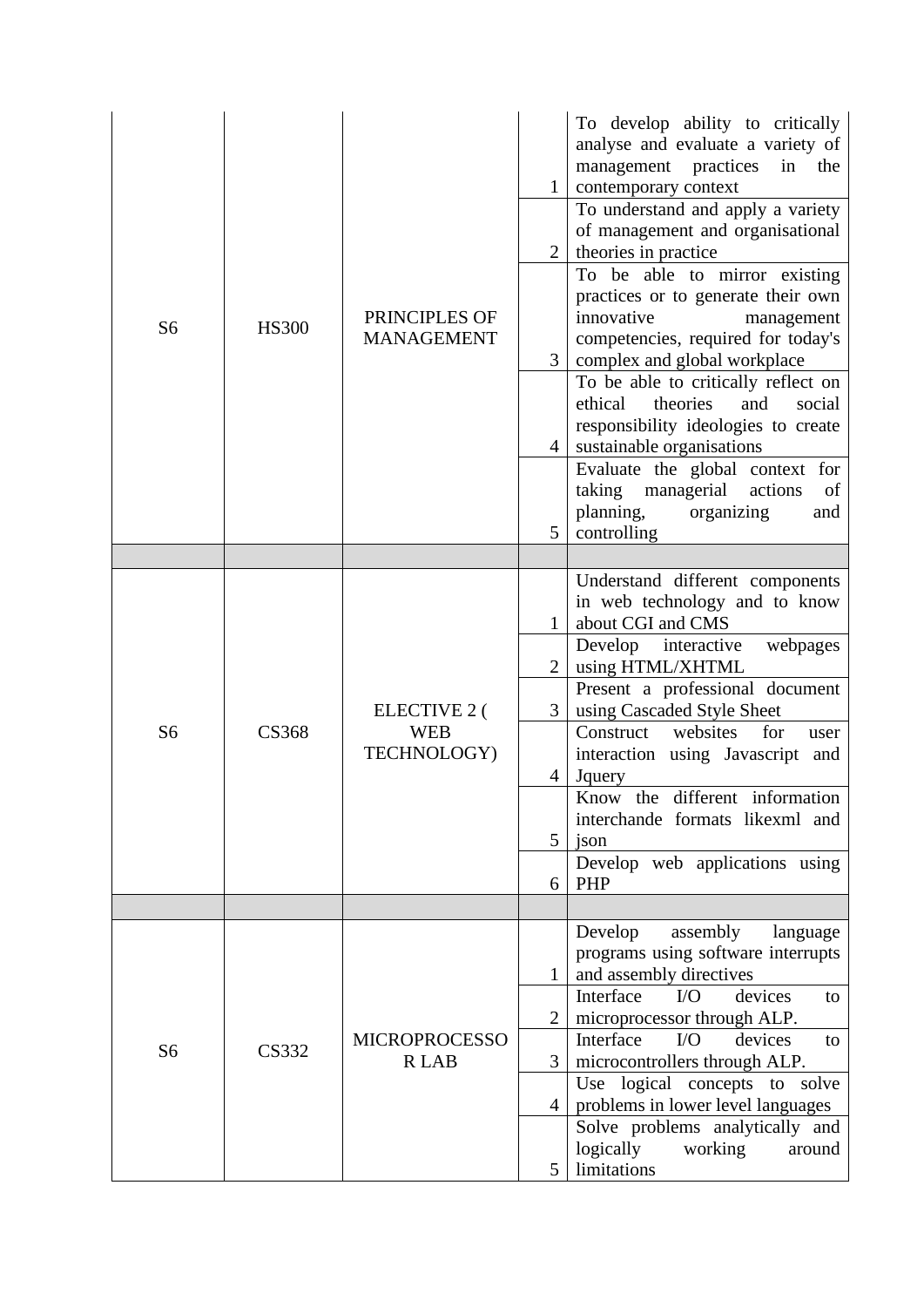|                |              |                                             | 6                                   | Scrutinize problem scenario and<br>select appropriate hardware and<br>program them                                                                                                                                                                                                 |
|----------------|--------------|---------------------------------------------|-------------------------------------|------------------------------------------------------------------------------------------------------------------------------------------------------------------------------------------------------------------------------------------------------------------------------------|
|                |              |                                             |                                     |                                                                                                                                                                                                                                                                                    |
|                |              |                                             | 2                                   | Students will be able to use network<br>related commands and network<br>configuration files in Linux<br>Students will be able to develop<br>client-server communication<br>Students will be able to develop<br>communication<br>inter<br>process                                   |
| S <sub>6</sub> | <b>CS334</b> | <b>NETWORK</b><br><b>PROGRAMMING</b><br>LAB | 3<br>$\overline{4}$                 | mechanisms<br>Students will<br>be<br>able<br>to<br>use<br>operating system<br>and<br>network<br>application programs                                                                                                                                                               |
|                |              |                                             | 5                                   | Students will be able to use analyze<br>using<br>network traffic<br>network<br>monitoring tools<br>Students will be able configure the                                                                                                                                             |
|                |              |                                             | 6                                   | network with various services                                                                                                                                                                                                                                                      |
| S <sub>6</sub> | <b>CS352</b> | <b>COMPREHENSIVE</b><br><b>EXAM</b>         | $\mathbf{1}$<br>$\overline{2}$<br>3 | Students will be confident in<br>discussing the fundamental aspects<br>of any engineering problem or<br>situation and give answers dealing<br>with them.<br><b>Students</b><br>exposed<br>the<br>are<br>to<br>recruitment process.<br>engineering<br>Improve general<br>knowledge. |
|                |              |                                             | 4 <sup>1</sup>                      | Improve logical thinking ability of<br>students.<br>knowledge<br>basic<br>in<br>Improve                                                                                                                                                                                            |
|                |              |                                             | 5                                   | courses relevant to branch of study.                                                                                                                                                                                                                                               |
| S7             | <b>CS401</b> | <b>COMPUTER</b><br><b>GRAPHICS</b>          | $\mathbf{1}$<br>$\overline{2}$      | Compare various graphics devices.<br>Analyze and implement algorithms<br>for line drawing, circle drawing and<br>polygon filling.                                                                                                                                                  |
|                |              |                                             | $\overline{3}$<br>$\overline{4}$    | Apply geometrical transformation<br>on 2D and 3D objects.<br>Analyze and implement algorithms<br>for clipping.                                                                                                                                                                     |
|                |              |                                             | 5                                   | various<br>projection<br>Apply<br>techniques<br>3D<br>on<br>objects.summarize visible surface<br>detection methods.<br>Interpret various concepts and basic                                                                                                                        |
|                |              |                                             | 6                                   | operations of image processing.                                                                                                                                                                                                                                                    |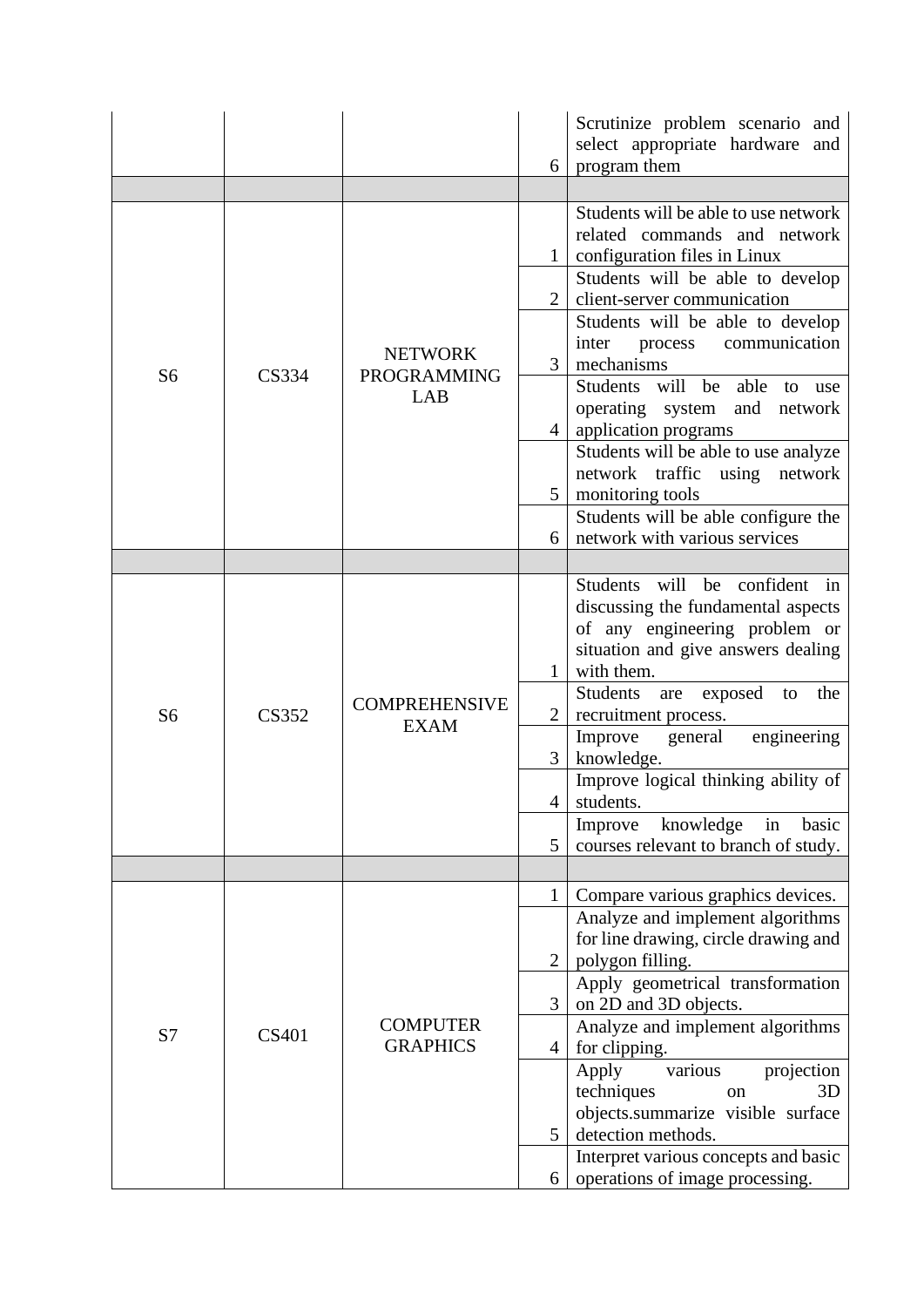| S7 | <b>CS403</b> | <b>PROGRAMMING</b><br><b>PARADIGMS</b>                  | $\overline{2}$<br>3<br>$\overline{4}$<br>$5\overline{)}$<br>6                | Compare scope and binding of<br>names in different programming<br>languages and to analyze control<br>different<br>flow<br>structures<br>in<br>programming languages<br>Appraise data types in different<br>programming languages<br>Analyze<br>different<br>control<br>abstraction mechanisms<br>Appraise constructs in functional,<br>logic and scripting languages<br>Analyze object oriented constructs<br>different<br>programming<br>in<br>languages<br>different<br>Compare<br>concurrency<br>constructs<br>and to interpret the concepts of run-<br>time program management |
|----|--------------|---------------------------------------------------------|------------------------------------------------------------------------------|-------------------------------------------------------------------------------------------------------------------------------------------------------------------------------------------------------------------------------------------------------------------------------------------------------------------------------------------------------------------------------------------------------------------------------------------------------------------------------------------------------------------------------------------------------------------------------------|
|    |              |                                                         |                                                                              |                                                                                                                                                                                                                                                                                                                                                                                                                                                                                                                                                                                     |
| S7 | <b>CS405</b> | <b>COMPUTER</b><br><b>SYSTEM</b><br><b>ARCHITECTURE</b> | $\mathbf{1}$<br>$\overline{2}$<br>$\mathfrak{Z}$<br>$\overline{4}$<br>5<br>6 | Summarize<br>different<br>parallel<br>models<br>computer<br>and to analyze the<br>advanced<br>processor technologie<br>Interpret memory hierarchy<br>Compare different multiprocessor<br>system<br>interconnecting<br>mechanisms<br>and interpret the<br>mechanisms for enforcing cache<br>coherence<br>Analyze different message passing<br>mechanisms<br>different<br>Analyze<br>pipe<br>lining<br>techniques<br>Appraise concepts of multithreaded<br>and data flow architectures                                                                                                |
|    |              |                                                         |                                                                              |                                                                                                                                                                                                                                                                                                                                                                                                                                                                                                                                                                                     |
| S7 | <b>CS407</b> | <b>DISTRIBUTED</b><br><b>COMPUTING</b>                  | $\mathbf{1}$<br>$\overline{2}$<br>3                                          | The students have an understanding<br>of the requirement and significance<br>of distributed systems in daily life.<br><b>Students</b><br>capable<br>of<br>are<br>understanding the architecture and<br>functioning of various distributed<br>systems by deriving the details<br>from various models.<br><b>Students</b><br>understand<br>the<br>significance as well as<br>different<br>ways of implementing inter process                                                                                                                                                          |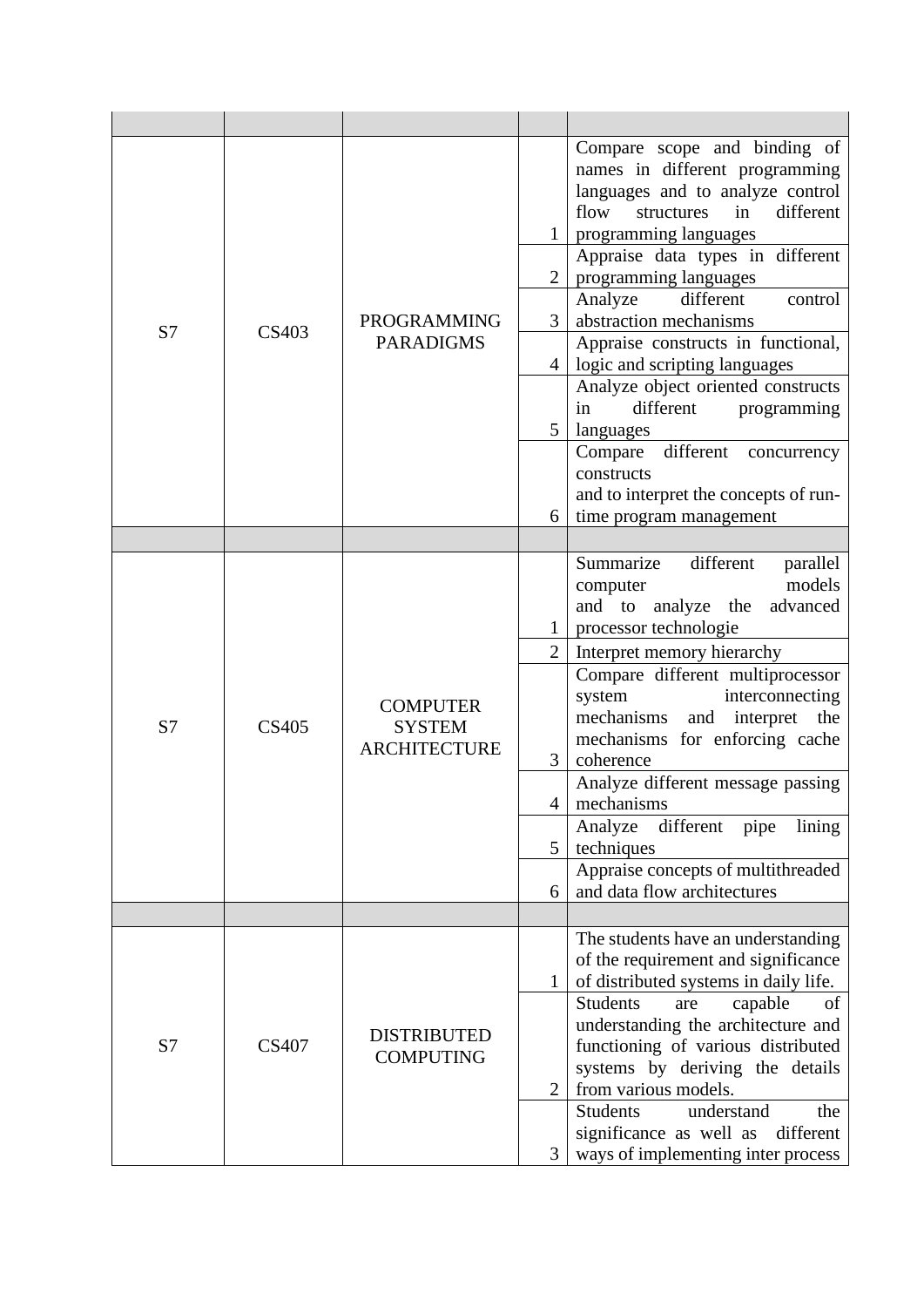|    |              |                                                              |                | distributed<br>communication<br>in    |
|----|--------------|--------------------------------------------------------------|----------------|---------------------------------------|
|    |              |                                                              |                | systems                               |
|    |              |                                                              |                | Students know the principles to       |
|    |              |                                                              |                | implement distributed file systems    |
|    |              |                                                              |                | in a distributed system ensuring      |
|    |              |                                                              |                | transparency, consistency and fault   |
|    |              |                                                              | $\overline{4}$ | tolerance                             |
|    |              |                                                              |                | Students are capable of analyzing     |
|    |              |                                                              |                | the different concurrency control     |
|    |              |                                                              |                | mechanisms<br>in<br>distributed       |
|    |              |                                                              |                | transactional<br>environment<br>and   |
|    |              |                                                              | 5              | select the appropriate one            |
|    |              |                                                              |                | Students understand the need for      |
|    |              |                                                              |                | mutual exclusion and<br>election      |
|    |              |                                                              |                | algorithms in distributed systems     |
|    |              |                                                              | 6              | and know how to implement them        |
|    |              |                                                              |                |                                       |
|    |              |                                                              |                | Summarise the different classical     |
|    |              |                                                              |                | encryption techniques                 |
|    |              | <b>CRYPTOGRAPHY</b><br><b>AND NETWORK</b><br><b>SECURITY</b> |                | Identify mathematical ocncept for     |
|    | <b>CS409</b> |                                                              | 2              | different cryptographic techniques.   |
|    |              |                                                              |                |                                       |
|    |              |                                                              |                | Demonstrate<br>cryptographic          |
|    |              |                                                              |                | algorithm<br>for<br>encryption/key    |
|    |              |                                                              | 3              | exchange.                             |
| S7 |              |                                                              |                | Summarise<br>the<br>different         |
|    |              |                                                              |                | authentication techniques & digital   |
|    |              |                                                              | $\overline{4}$ | signature standards.                  |
|    |              |                                                              |                | Identify security issues to network,  |
|    |              |                                                              |                | transport<br>layers<br>&              |
|    |              |                                                              | 5              | outlineappropriate security policies  |
|    |              |                                                              |                | Identify<br>secuirty<br>issues<br>to  |
|    |              |                                                              | $6 \mid$       | application layers.                   |
|    |              |                                                              |                |                                       |
|    |              |                                                              |                | students will be<br>The<br>able<br>to |
|    |              |                                                              |                | compare different methods<br>for      |
|    |              |                                                              |                | image acquisition, storage<br>and     |
|    |              |                                                              |                | representation in digital devices and |
|    |              |                                                              | $\mathbf{1}$   | computers                             |
|    |              |                                                              |                | To appreciate roll<br>of image        |
|    |              | <b>ELECTIVE</b>                                              |                | transforms<br>representing,<br>in     |
|    | CS463        |                                                              |                | highlighting and modifying image      |
| S7 |              | 3(DIGITAL IMAGE<br>POCESSING)                                | $\overline{2}$ | features.                             |
|    |              |                                                              |                | To perform imgae enhancement in       |
|    |              |                                                              | $\overline{3}$ | spatial domain.                       |
|    |              |                                                              |                | To perform imgae enhancement in       |
|    |              |                                                              | $\overline{4}$ | frequency domain.                     |
|    |              |                                                              |                | To apply various methods for          |
|    |              |                                                              |                | segmenting images and identifying     |
|    |              |                                                              | 5              | image components.                     |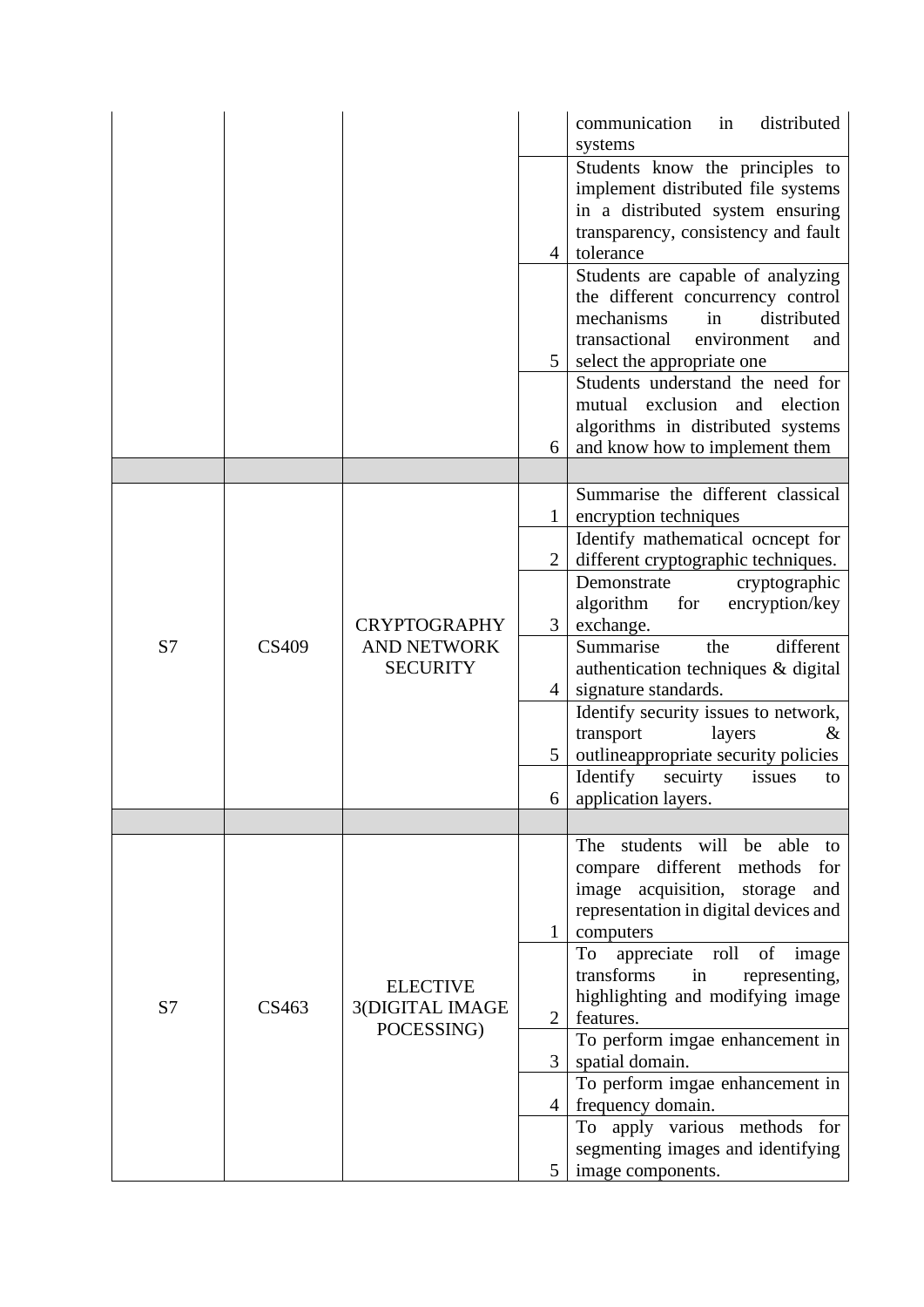|    |       |                                           | 6                 | the<br>morphological<br>Aware of<br>operations<br>extract<br>image<br>to<br>components for representation and<br>description.                                                                                                                                                          |
|----|-------|-------------------------------------------|-------------------|----------------------------------------------------------------------------------------------------------------------------------------------------------------------------------------------------------------------------------------------------------------------------------------|
|    |       |                                           |                   |                                                                                                                                                                                                                                                                                        |
|    |       |                                           | $\mathbf{1}$      | students will be<br>able to<br>The<br>various<br>dffrenentiate<br>leaning<br>approaches and to interpret te<br>concept of supervised learning                                                                                                                                          |
|    |       |                                           | $\overline{2}$    | The students will be<br>able<br>to<br>compare different dimensionality<br>reduction technique                                                                                                                                                                                          |
|    |       |                                           | $\overline{3}$    | The students will be able to apply<br>theoritical foundations of Bayesian<br>classifier to label data points                                                                                                                                                                           |
| S7 | CS467 | <b>ELECTIVE</b><br>3(MACHINE<br>LEARNING) | $\overline{4}$    | The students will be able to apply<br>theoritical foundations of decision<br>tree to identify the best shift and<br>also illustrates the working of<br>classifier<br>models<br>like<br>neural<br>networks and identify classifier<br>model for typical machine learning<br>application |
|    |       |                                           | 5 <sup>1</sup>    | The students will be able to identify<br>the state sequence and evaluate a<br>sequence emission probability from<br>a given HMM<br>The students will be<br>able to                                                                                                                     |
|    |       |                                           | 6                 | illustrate<br>apply clustering<br>and<br>algorithms<br>identify<br>its<br>and<br>applicability in real life problems                                                                                                                                                                   |
|    |       |                                           |                   | Analyse a current topic of interest                                                                                                                                                                                                                                                    |
|    |       |                                           | $\mathbf{1}$<br>2 | for seminar & project.<br>Perform literature survey on the<br>topic of interest                                                                                                                                                                                                        |
|    |       | <b>SEMINAR &amp;</b>                      | $\mathfrak{Z}$    | Improving presentation skill.                                                                                                                                                                                                                                                          |
| S7 | CS451 | <b>PROJECT</b><br><b>PRELIMINARY</b>      |                   | Able to identify an engineering<br>problem, analyse & propose a work                                                                                                                                                                                                                   |
|    |       |                                           | $\overline{4}$    | plan                                                                                                                                                                                                                                                                                   |
|    |       |                                           | 5                 | Ability to design $&$ implement the<br>project idea                                                                                                                                                                                                                                    |
|    |       |                                           | 6                 | Improve technical writing skill                                                                                                                                                                                                                                                        |
|    |       |                                           |                   |                                                                                                                                                                                                                                                                                        |
|    |       |                                           |                   | Able to Implement the techniques                                                                                                                                                                                                                                                       |
| S7 | CS431 | <b>COMPILER</b><br><b>DESIGN LAB</b>      | 1                 | of lexical analysis<br>Able to Implement the techniques                                                                                                                                                                                                                                |
|    |       |                                           | $\overline{2}$    | of syntax analysis                                                                                                                                                                                                                                                                     |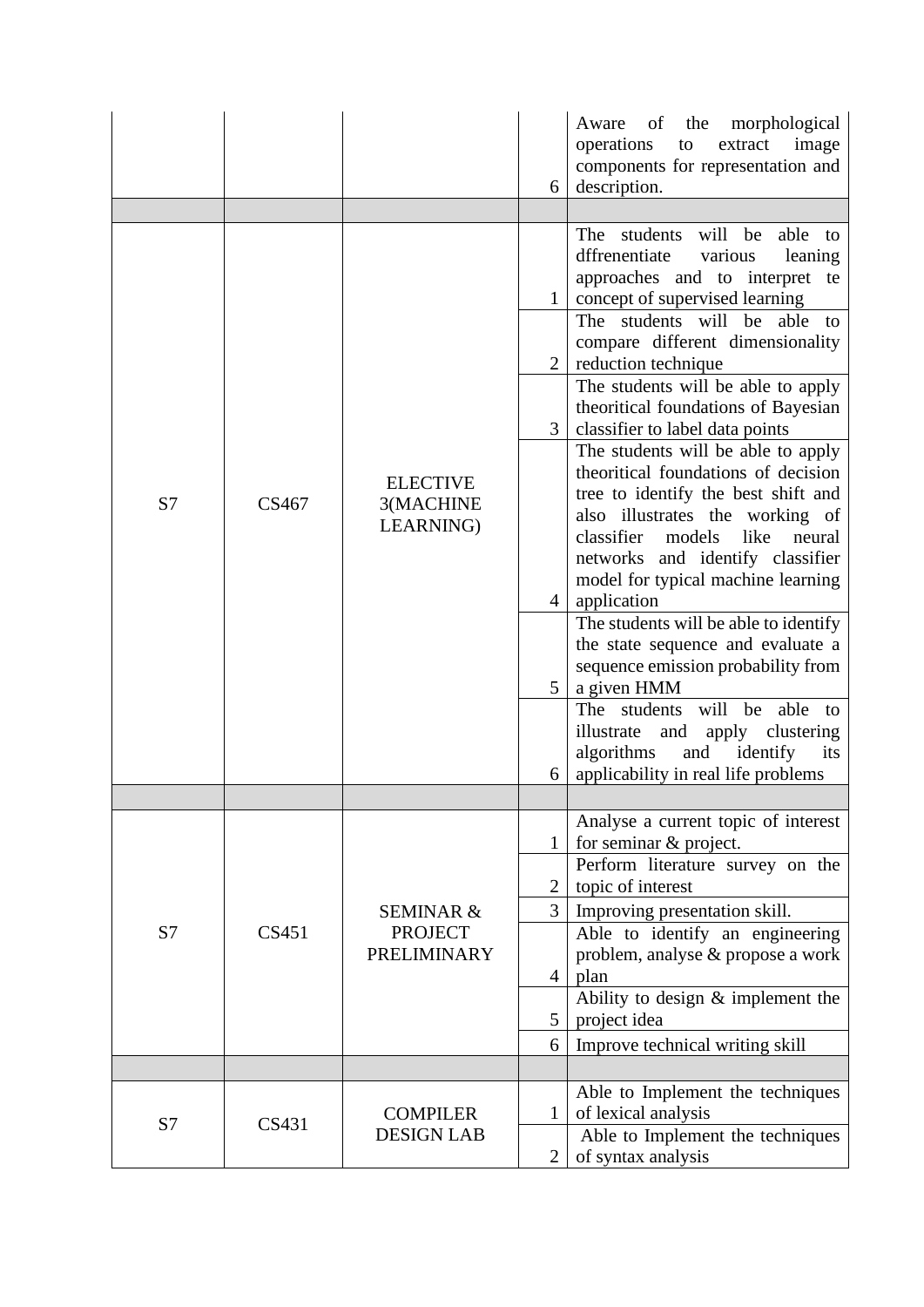|                |              |                                   |                | Able to Apply the knowledge of                              |
|----------------|--------------|-----------------------------------|----------------|-------------------------------------------------------------|
|                |              |                                   |                | Lex and Yacc tools to develop                               |
|                |              |                                   | 3              | programs                                                    |
|                |              |                                   |                | to Generate intermediate<br>Able                            |
|                |              |                                   | $\overline{4}$ | code                                                        |
|                |              |                                   |                | Able to Implement optimization                              |
|                |              |                                   | $5^{\circ}$    | techniques                                                  |
|                |              |                                   |                | Able to generate machine level                              |
|                |              |                                   | 6              | code                                                        |
|                |              |                                   |                |                                                             |
|                |              |                                   |                | Be able to identify the key process                         |
|                |              |                                   |                | of data mining and warehousing<br>able to<br>Be             |
|                |              |                                   |                | apply<br>appropriate<br>techniques to convert raw data into |
|                |              |                                   |                | suitable format for practical data                          |
|                |              |                                   | $\overline{2}$ | mining tasks                                                |
|                |              |                                   |                | Be able to analyze and compare                              |
|                |              |                                   |                | various classification algorithms                           |
|                |              |                                   |                | and apply in appropriate domain                             |
|                |              | <b>DATA MINING</b>                |                | able<br>differentiate<br>Be<br>the<br>to                    |
| S <sub>8</sub> | <b>CS402</b> | <b>AND WARE</b><br><b>HOUSING</b> |                | performance<br>of<br>various                                |
|                |              |                                   |                | classification<br>methods<br>using                          |
|                |              |                                   | $\overline{4}$ | performance metrics                                         |
|                |              |                                   |                | Be able to comply the concept of                            |
|                |              |                                   |                | association rule mining in real                             |
|                |              |                                   | 5 <sup>5</sup> | world scenario                                              |
|                |              |                                   |                | Be able to select appropriate                               |
|                |              |                                   |                | clustering and<br>algorithms for                            |
|                |              |                                   |                | various applications and extend                             |
|                |              |                                   |                | data mining methods to the new                              |
|                |              |                                   | 6              | domains of data                                             |
|                |              |                                   |                |                                                             |
|                |              |                                   |                | Demonstrate the role of individual                          |
|                |              |                                   |                | components involved in a typical                            |
|                |              |                                   | $\mathbf{1}$   | embedded system.                                            |
|                |              |                                   |                | Analyze the characteristics<br>of                           |
|                |              |                                   |                | different computing elements and                            |
|                |              |                                   |                | select the most appropriate one for                         |
|                |              |                                   | $\overline{2}$ | an embedded system.                                         |
|                |              | <b>EMBEDDED</b>                   |                | Model the operation of a given                              |
| S <sub>8</sub> | <b>CS404</b> | <b>SYSTEMS</b>                    | 3              | embedded system.                                            |
|                |              |                                   |                | Substantiate the role of different                          |
|                |              |                                   |                | software<br>the<br>modules<br>in                            |
|                |              |                                   |                | development<br>of<br>embedded<br>an                         |
|                |              |                                   | $\overline{4}$ | system.                                                     |
|                |              |                                   | 5 <sup>5</sup> | Develop simple tasks to run on an<br>RTOS.                  |
|                |              |                                   |                | Examine the latest trends prevalent                         |
|                |              |                                   | 6              | in embedded system design                                   |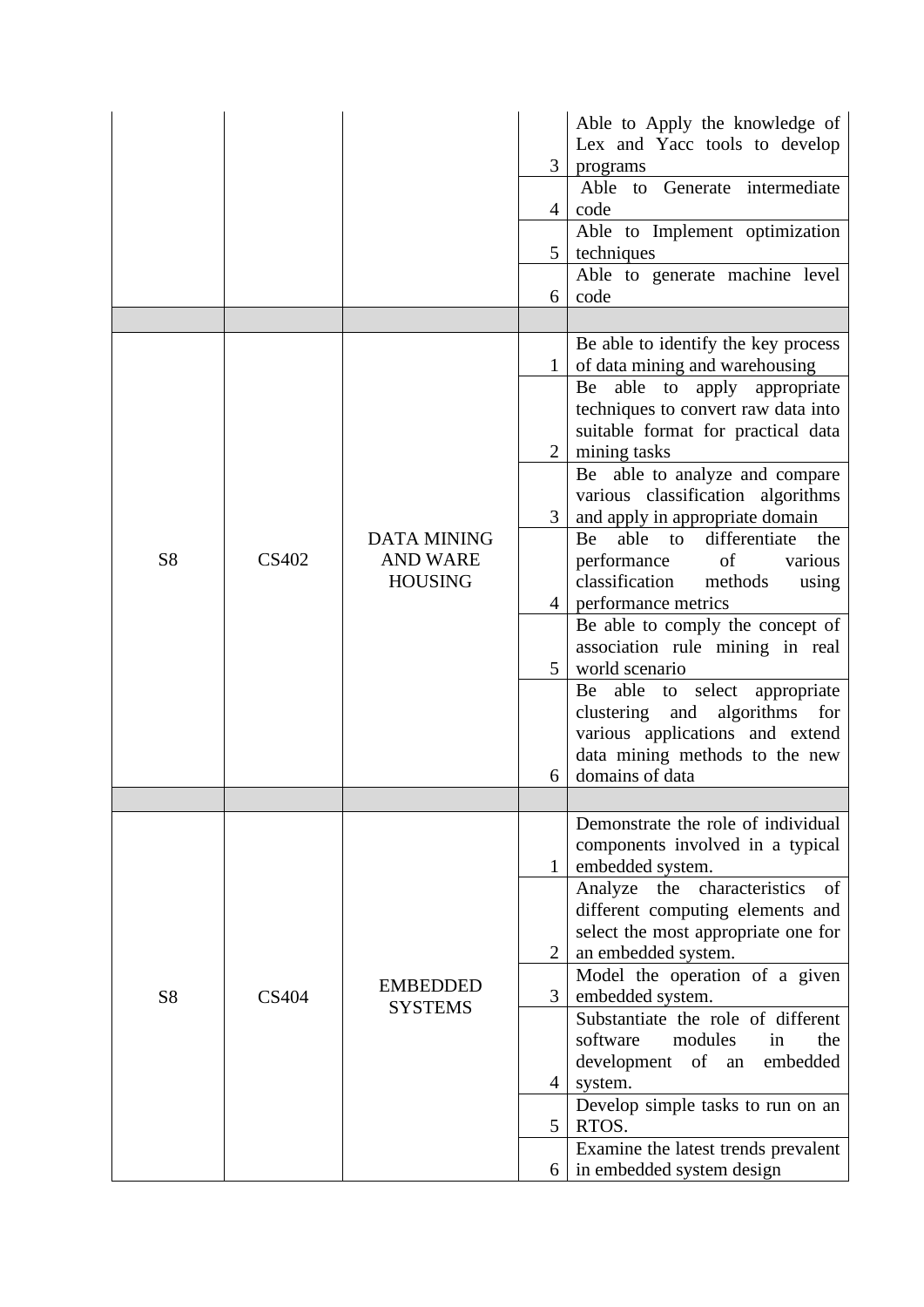| S <sub>8</sub> | CS464        | <b>ELECTIVE 4</b><br>(ARTIFICIAL<br><b>INTELLIGENCE</b> ) | $\mathbf{1}$<br>$\overline{2}$<br>$\overline{3}$<br>$\overline{4}$<br>5 <sup>1</sup> | Students will be able to appreciate<br>the scope and limits of the artificial<br>intelligence (AI) field<br>Assess the applicability, strengths,<br>and weaknesses<br>of the<br>basic<br>knowledge<br>representation<br>Interpret the role of knowledge<br>representation, problem solving,<br>and learning<br>Explain various search algorithms<br>(uninformed,<br>informed,<br>and<br>heuristic)<br>for<br>problem<br>solving<br>Aware about of models of learning.                                                               |
|----------------|--------------|-----------------------------------------------------------|--------------------------------------------------------------------------------------|-------------------------------------------------------------------------------------------------------------------------------------------------------------------------------------------------------------------------------------------------------------------------------------------------------------------------------------------------------------------------------------------------------------------------------------------------------------------------------------------------------------------------------------|
|                |              |                                                           | 6                                                                                    | Comprehend the fundamentals of<br><b>Natural Language Processing</b>                                                                                                                                                                                                                                                                                                                                                                                                                                                                |
|                |              |                                                           |                                                                                      |                                                                                                                                                                                                                                                                                                                                                                                                                                                                                                                                     |
| S <sub>8</sub> | <b>CS468</b> | <b>ELECTIVE 4</b><br>(CLOUD<br>COMPUTING)                 | $\mathbf{1}$<br>$\overline{2}$<br>$\overline{3}$<br>$\overline{4}$<br>5<br>6         | Identify and apply the most suited<br>visualization technique to be used<br>for a given scenario<br>various<br>cloud<br>the<br>Compare<br>computing models and services<br><b>Build</b><br>cloud<br>various<br>public<br>platforms and to identify the<br>apprpriate software environment<br>Apply appropriate cloud computing<br>methods<br>solve Big<br>to<br>Data<br>problems<br>cloud<br>Identify<br>the<br>security<br>challenges and need of security<br>mechanisms<br>Identify various<br>cloud services<br>available online |
|                |              |                                                           |                                                                                      |                                                                                                                                                                                                                                                                                                                                                                                                                                                                                                                                     |
| S <sub>8</sub> | <b>CE494</b> | <b>ENVIRONMENTA</b><br>L HEALTH AND<br><b>SAFETY</b>      | $\mathbf{1}$<br>$\overline{2}$<br>3                                                  | Students will be able to understand<br>various occupational diseases and<br>their effects on environment<br><b>Students</b><br>will<br>become<br>aware<br>regarding noise pollution as well as<br>chemical and biological hazards<br>associated with various industrial<br>activities<br><b>Students</b><br>will<br>become<br>aware<br>regarding air pollution as well as<br>radiation and industrial hazards and<br>the techniques that can be adopted<br>for managing these hazards                                               |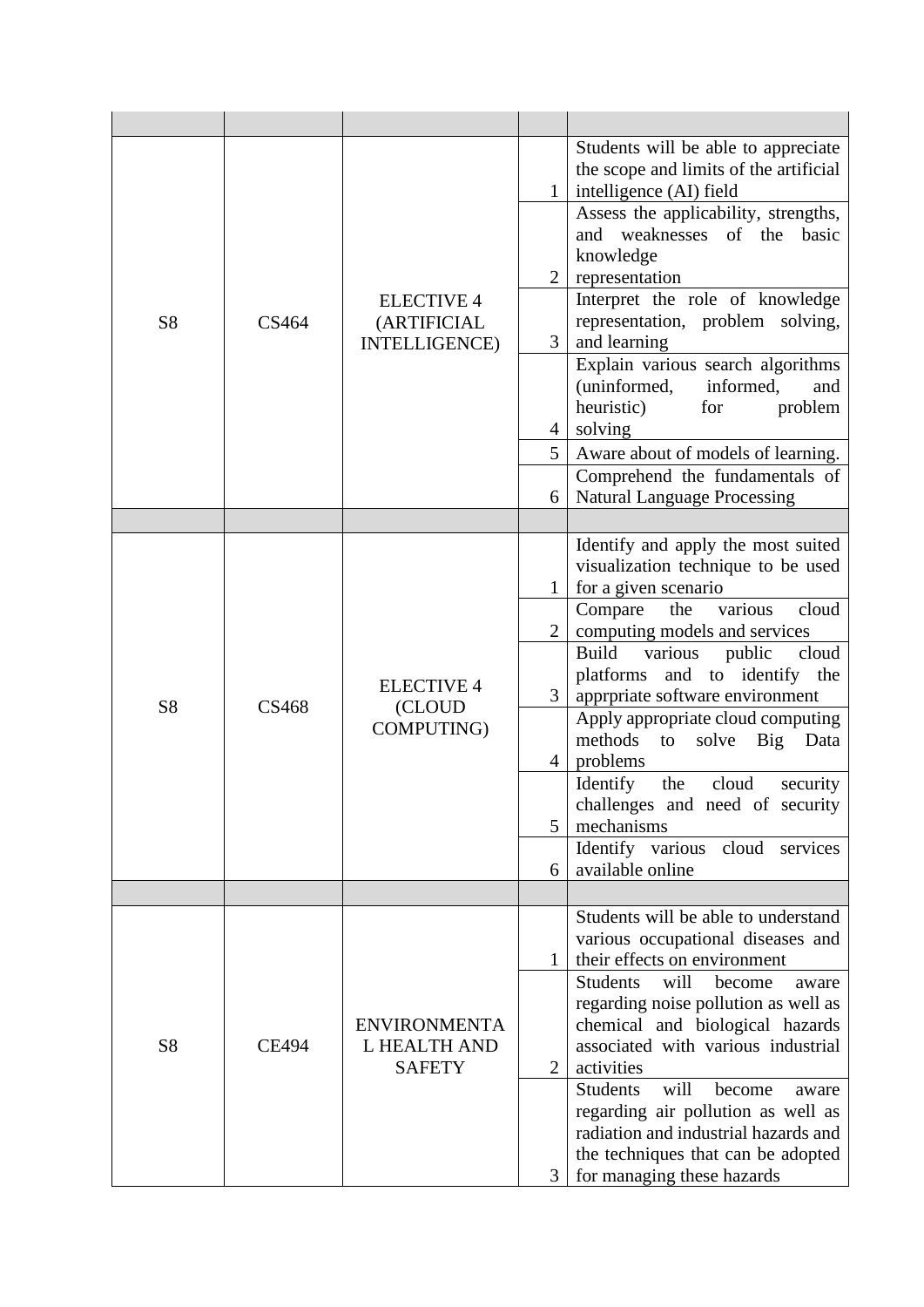|                |              |                                                             | $\overline{4}$<br>$5\overline{)}$<br>6 | Students will able to understand the<br>electrical hazards<br>various<br>and<br>hazards associated with various<br>construction activities<br><b>Students</b><br>will<br>become<br>aware<br>regarding water pollution problems<br>and hazardous waste management<br>Students will be able to understand<br>the pollution control techniques<br>adopted in various industries |
|----------------|--------------|-------------------------------------------------------------|----------------------------------------|------------------------------------------------------------------------------------------------------------------------------------------------------------------------------------------------------------------------------------------------------------------------------------------------------------------------------------------------------------------------------|
|                |              |                                                             |                                        |                                                                                                                                                                                                                                                                                                                                                                              |
|                |              |                                                             | $\mathbf{1}$                           | To Understand the principles and<br>practices of TQM.                                                                                                                                                                                                                                                                                                                        |
|                |              |                                                             | $\overline{2}$                         | To familiarize the use of various<br>TQM tools                                                                                                                                                                                                                                                                                                                               |
| S <sub>8</sub> | <b>IE488</b> | <b>TOTAL QUALITY</b><br><b>MANAGEMENT</b>                   | 3 <sup>1</sup>                         | Become aware of the latest TQM<br>tools and techniques                                                                                                                                                                                                                                                                                                                       |
|                |              |                                                             | $\overline{4}$                         | To be able to Implement quality<br>standards                                                                                                                                                                                                                                                                                                                                 |
|                |              |                                                             | 5                                      | To have an understanding of<br>different ISO certifications                                                                                                                                                                                                                                                                                                                  |
|                |              |                                                             |                                        |                                                                                                                                                                                                                                                                                                                                                                              |
|                | <b>MT482</b> | <b>INDUSTRIAL</b><br><b>SAFETY</b>                          | $\mathbf{1}$                           | Gain a general concept of safety.                                                                                                                                                                                                                                                                                                                                            |
|                |              |                                                             | $\overline{2}$                         | Become<br>of<br>safety<br>aware<br>responsibilities of various agencies<br>representation                                                                                                                                                                                                                                                                                    |
|                |              |                                                             | 3                                      | health<br>Know the occupational<br>factors<br>hazards<br>human<br>and<br>contributing to industrial accidents                                                                                                                                                                                                                                                                |
| S8             |              |                                                             | 4                                      | Learn<br>the concepts<br>of<br>safety<br>management solving                                                                                                                                                                                                                                                                                                                  |
|                |              |                                                             |                                        | Understand the need for timely<br>maintenance of equipments, the<br>need and measures for industrial                                                                                                                                                                                                                                                                         |
|                |              |                                                             | 5                                      | safety control<br>Become familiar with the general                                                                                                                                                                                                                                                                                                                           |
|                |              |                                                             | 6                                      | legal rules for an industrial safety<br>practitioner.                                                                                                                                                                                                                                                                                                                        |
|                |              |                                                             |                                        |                                                                                                                                                                                                                                                                                                                                                                              |
|                |              |                                                             |                                        | Students will be able to understand                                                                                                                                                                                                                                                                                                                                          |
| S <sub>8</sub> | <b>CE482</b> | <b>ENVIRONMENTA</b><br><b>L IMPACT</b><br><b>ASSESSMENT</b> | $\mathbf{1}$                           | various occupational diseases and<br>their effects on environment                                                                                                                                                                                                                                                                                                            |
|                |              |                                                             |                                        | <b>Students</b><br>will<br>become<br>aware                                                                                                                                                                                                                                                                                                                                   |
|                |              |                                                             |                                        | regarding noise pollution as well as<br>chemical and biological hazards                                                                                                                                                                                                                                                                                                      |
|                |              |                                                             | $\overline{2}$                         | associated with various industrial<br>activities                                                                                                                                                                                                                                                                                                                             |
|                |              |                                                             | 3                                      | <b>Students</b><br>will<br>become<br>aware<br>regarding air pollution as well as                                                                                                                                                                                                                                                                                             |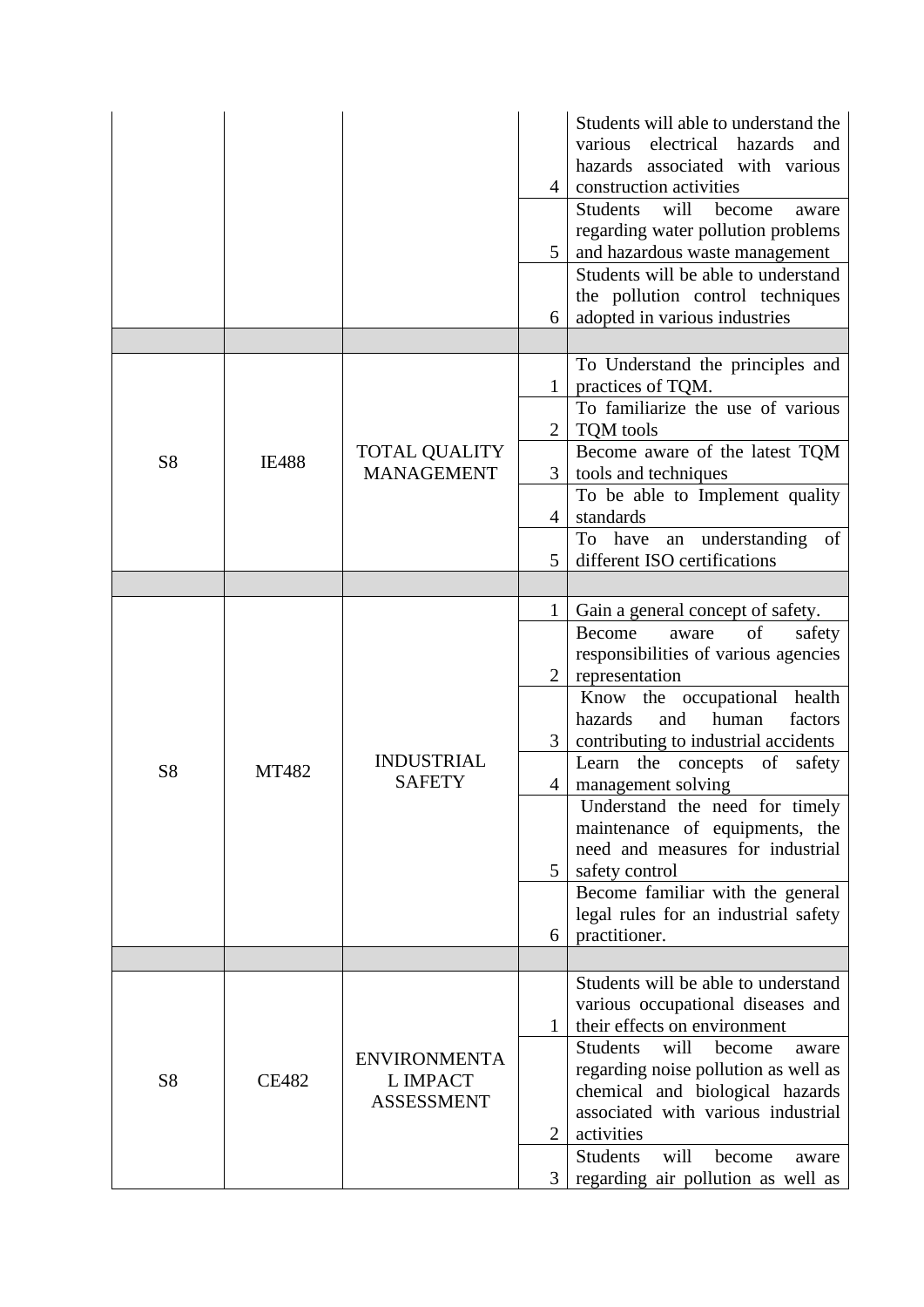|                |              |                                                                                             | $\overline{4}$<br>5               | radiation and industrial hazards and<br>the techniques that can be adopted<br>for managing these hazards<br>Students will able to understand the<br>electrical hazards<br>various<br>and<br>hazards associated with various<br>construction activities<br>Students<br>will<br>become<br>aware<br>regarding water pollution problems<br>and hazardous waste management<br>Students will be able to understand                                                                                                                                                                                                                                                                                                                                                |
|----------------|--------------|---------------------------------------------------------------------------------------------|-----------------------------------|-------------------------------------------------------------------------------------------------------------------------------------------------------------------------------------------------------------------------------------------------------------------------------------------------------------------------------------------------------------------------------------------------------------------------------------------------------------------------------------------------------------------------------------------------------------------------------------------------------------------------------------------------------------------------------------------------------------------------------------------------------------|
|                |              |                                                                                             |                                   | the pollution control techniques                                                                                                                                                                                                                                                                                                                                                                                                                                                                                                                                                                                                                                                                                                                            |
|                |              |                                                                                             | 6                                 | adopted in various industries                                                                                                                                                                                                                                                                                                                                                                                                                                                                                                                                                                                                                                                                                                                               |
| S <sub>8</sub> | <b>EC482</b> | <b>BIOMEDICAL</b><br><b>ENGINEERING</b>                                                     | $\mathbf{1}$<br>3<br>4<br>6       | Remember the<br>and<br>anatomy<br>physiological systems of the body<br>explain<br>about<br>bioelectric<br>and<br>potential, electrode theory and<br>amplifiers<br>medical<br>in<br>instrumentation.<br>Understand the measurement of<br>different bioelectric potentials and<br>its instrumentation representation<br>Understand different instruments<br>for clinical laboratory.<br>Understand different therapeutic<br>and clinical equipments and its<br>basic working.<br>Recognize<br>the<br>importance<br>of<br>engineering in medical field and<br>understand<br>different<br>imaging<br>systems in medical field.<br>of<br>Identify<br>the<br>importance<br>and patient safety<br>telemetry<br>in<br>medical<br>engineering<br>and<br>instruments. |
|                |              |                                                                                             |                                   |                                                                                                                                                                                                                                                                                                                                                                                                                                                                                                                                                                                                                                                                                                                                                             |
| S <sub>8</sub> | MP469        | <b>INDUSTRIAL</b><br><b>PSYCHOLOGY</b><br><b>AND</b><br><b>ORGANISATIONA</b><br>L BEHAVIOUR | $\overline{2}$<br>3               | Students will be able to understand<br>the relevance of psychology<br>individual<br>Assess<br>and<br>group<br>behaviours<br>Deal people in a better way                                                                                                                                                                                                                                                                                                                                                                                                                                                                                                                                                                                                     |
|                |              |                                                                                             | $\overline{4}$<br>$5\overline{)}$ | Motivate groups and build teams<br>Assess leadership qualities and<br>leadership styles<br>Understand personality traits and<br>environmental<br>influences<br>in                                                                                                                                                                                                                                                                                                                                                                                                                                                                                                                                                                                           |
|                |              |                                                                                             | 6                                 | moulding human behaviour                                                                                                                                                                                                                                                                                                                                                                                                                                                                                                                                                                                                                                                                                                                                    |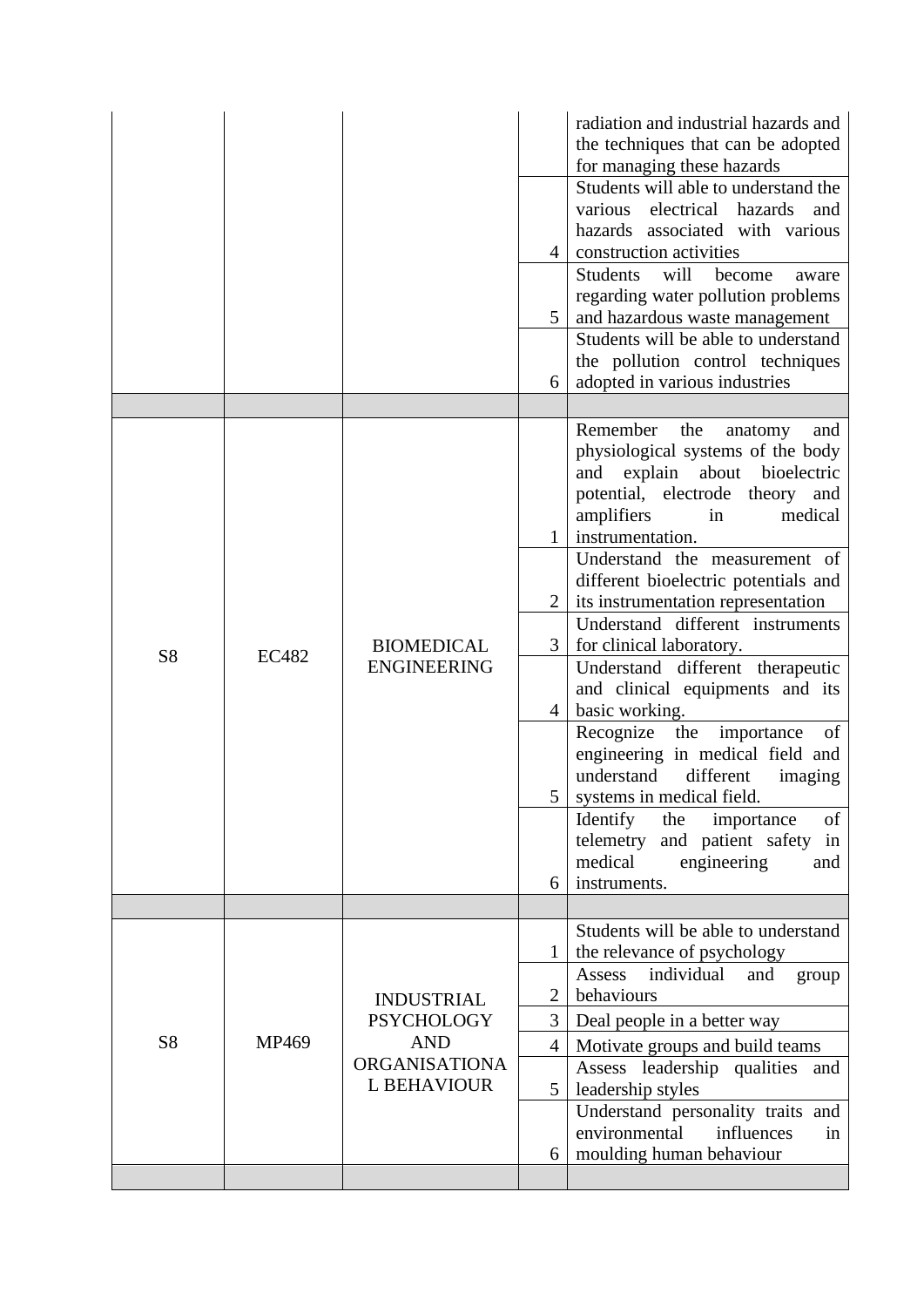| S8 | <b>CE484</b> | <b>APPLIED EARTH</b><br><b>SYSTEMS</b>                    | 2<br>3<br>4<br>5<br>6            | Gain knowledge on the earth's<br>internal and external processes<br>which modify the morphology of<br>the earth. Analyse the earth as a<br>system and its components. Identify<br>the causes of global climate change.<br>Understand the exegetic processes<br>of earth that change the surface<br>features of earth.<br>Identify soil formation process,<br>causes of soil erosion and the<br>methods of soil conservation.<br>Understand<br>the<br>endogenic<br>processes inside the earth-plate<br>tectonics.<br>knowledge<br>Gain<br>the<br>on<br>oceanographic phenomenon; ocean<br>currents and its control on global<br>climate.<br>Understand<br>the<br>atmospheric<br>phenomenon;<br>precipitation<br>and<br>global wind patterns |
|----|--------------|-----------------------------------------------------------|----------------------------------|--------------------------------------------------------------------------------------------------------------------------------------------------------------------------------------------------------------------------------------------------------------------------------------------------------------------------------------------------------------------------------------------------------------------------------------------------------------------------------------------------------------------------------------------------------------------------------------------------------------------------------------------------------------------------------------------------------------------------------------------|
|    |              |                                                           |                                  |                                                                                                                                                                                                                                                                                                                                                                                                                                                                                                                                                                                                                                                                                                                                            |
| S8 | <b>EE482</b> | <b>ENERGY</b><br><b>MANAGEMENT</b><br><b>AND AUDITING</b> | $\mathbf{1}$<br>3<br>4<br>5<br>6 | Able to understand the concept of<br>energy management principles and<br>its planning<br>Capable of understanding various<br>energy management opportunities<br>in electric motors, lighting and<br>heatig application<br>Able to analyse boiler and steam<br>system and suggest suitable method<br>for energy reduction<br>Able to describe various energy<br>saving opportunities in HVAC and<br>WHR systems<br>Able to understand how to do<br>audit<br>and<br>various<br>energy<br>cogeneration schemes<br>Able to analyze a new system<br>financially by using<br>different<br>methods                                                                                                                                                |
|    |              |                                                           |                                  |                                                                                                                                                                                                                                                                                                                                                                                                                                                                                                                                                                                                                                                                                                                                            |
| S8 | <b>EE482</b> | <b>ENERGY</b><br><b>MANAGEMENT</b><br><b>AND AUDITING</b> | 1<br>$\overline{2}$              | Able to understand the concept of<br>energy management principles and<br>its planning<br>Capable of understanding various<br>energy management opportunities                                                                                                                                                                                                                                                                                                                                                                                                                                                                                                                                                                               |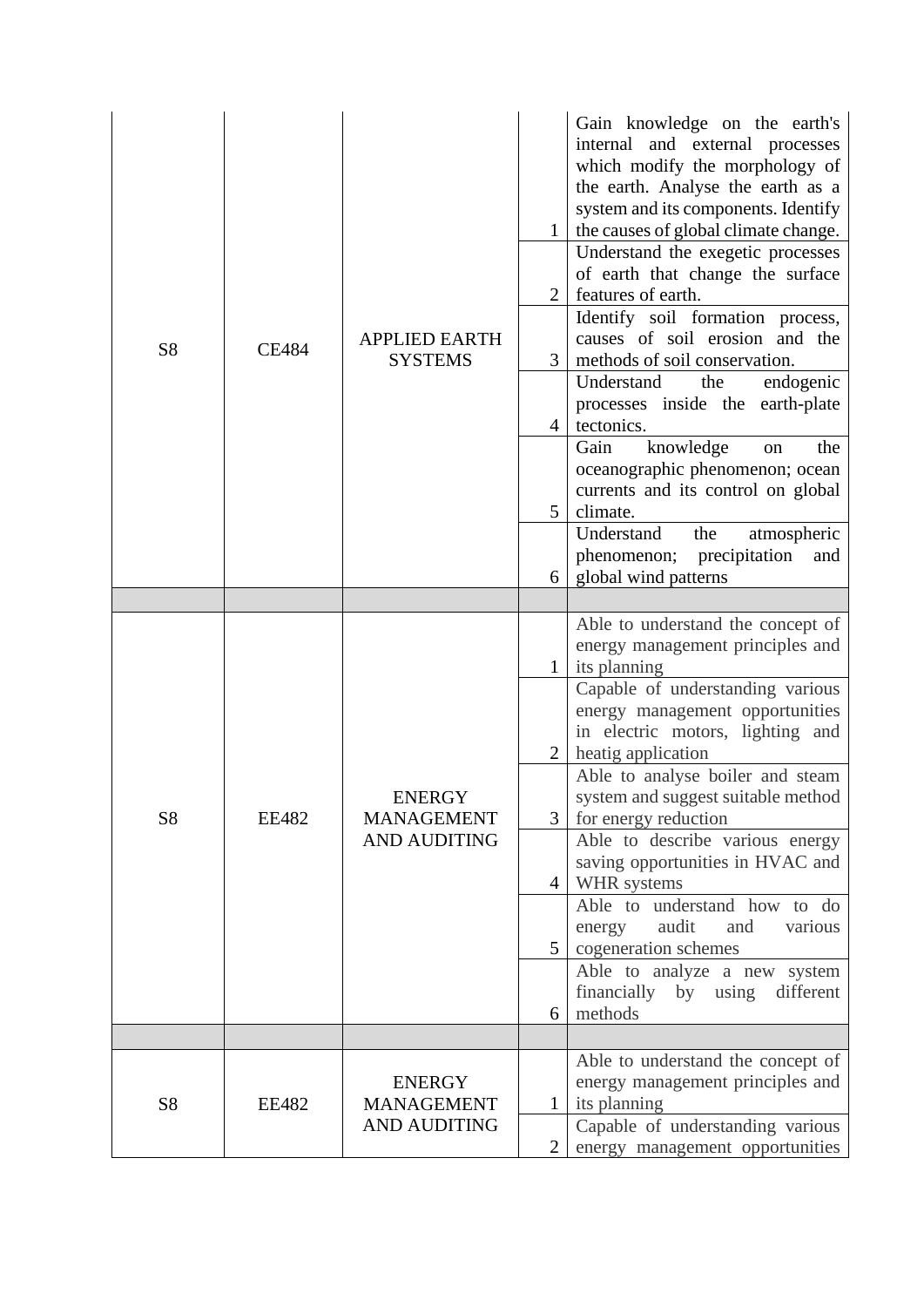|                |              |                                                         |                | in electric motors, lighting and           |
|----------------|--------------|---------------------------------------------------------|----------------|--------------------------------------------|
|                |              |                                                         |                | heatig application                         |
|                |              |                                                         |                | Able to analyse boiler and steam           |
|                |              |                                                         |                | system and suggest suitable method         |
|                |              |                                                         |                | for energy reduction                       |
|                |              |                                                         |                | Able to describe various energy            |
|                |              |                                                         |                | saving opportunities in HVAC and           |
|                |              |                                                         | $\overline{4}$ | WHR systems                                |
|                |              |                                                         |                | Able to understand how to do               |
|                |              |                                                         |                | audit<br>and<br>various<br>energy          |
|                |              |                                                         | 5              | cogeneration schemes                       |
|                |              |                                                         |                | Able to analyze a new system               |
|                |              |                                                         |                | financially by using different<br>methods  |
|                |              |                                                         | 6              |                                            |
|                |              |                                                         |                | of<br>Fundamental                          |
|                |              |                                                         |                | concepts<br>measuring systems are obtained |
|                |              |                                                         |                | Motion, Force<br>and<br>torque             |
|                |              |                                                         |                | measuremnts are familiarized               |
|                |              |                                                         |                | Shaft power, Pressure and Sound            |
|                |              | <b>INSTRUMENTATI</b>                                    | 3              | measurements are familiarized              |
| <b>S8</b>      | <b>EE494</b> | <b>ON SYSTEM</b>                                        |                | Apply fundamental concepts in              |
|                |              |                                                         | $\overline{4}$ | testing pressure and sound systems         |
|                |              |                                                         |                | Familiarize<br>with<br>temperature         |
|                |              |                                                         | 5              | measurement systems                        |
|                |              |                                                         |                | Apply fundamental concepts of              |
|                |              |                                                         | 6              | working of various instruments             |
|                |              |                                                         |                |                                            |
|                |              |                                                         |                | Understand different types of nergy        |
|                |              |                                                         | 1              | sources                                    |
|                | <b>BT362</b> | <b>SUSTAINABLE</b><br><b>ENERGY</b><br><b>PROCESSES</b> |                | Gain knowledge and awareness               |
|                |              |                                                         |                | about the capture, conversion and          |
|                |              |                                                         | $\overline{2}$ | applications of solar energy               |
|                |              |                                                         |                | Explain the availability, power            |
|                |              |                                                         |                | plants,<br>turbines,<br>merits<br>and      |
|                |              |                                                         | 3              | limitations of wind enegy                  |
| S <sub>8</sub> |              |                                                         |                | Describe the conversion of biomass         |
|                |              |                                                         |                | various production<br>to<br>enegy,         |
|                |              |                                                         | $\overline{4}$ | mecanisms of biomass energy                |
|                |              |                                                         |                | Understand the basic principles            |
|                |              |                                                         |                | behind the energy from ocean,              |
|                |              |                                                         |                | explain<br>positive and negative           |
|                |              |                                                         | $5^{\circ}$    | attributes of hydro power                  |
|                |              |                                                         |                | Explain different types of fuel cells      |
|                |              |                                                         | 6              | and energy storage routes                  |
|                |              |                                                         |                |                                            |
| S <sub>8</sub> | EE484        | <b>INSTRUMENTATI</b>                                    |                | of<br>Fundamental<br>concepts              |
|                |              | <b>ON SYSTEMS</b>                                       | 1              | measuring systems are obtained             |